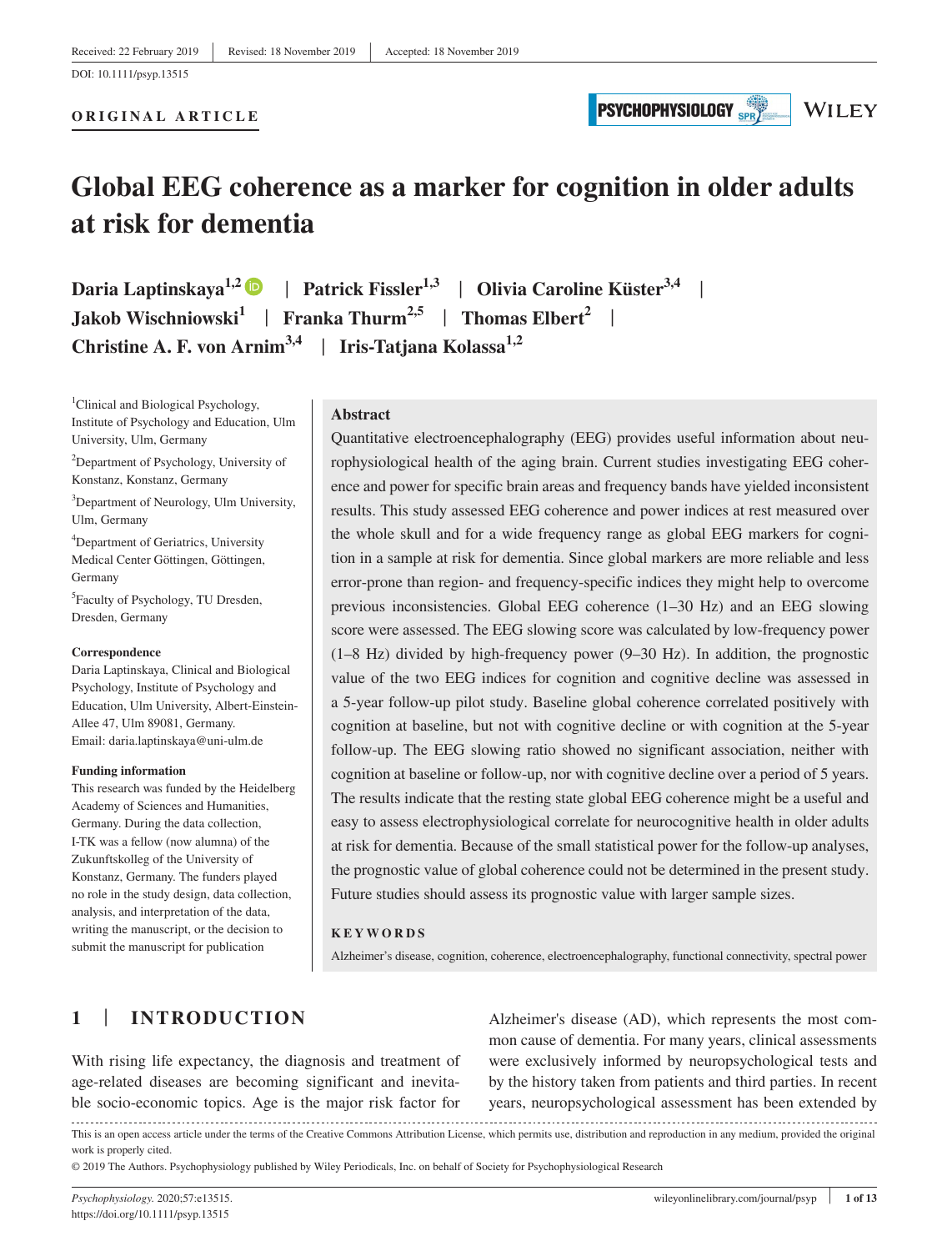# **PSYCHOPHYSIOLOGY** SPRACH **EXPTINSKAYA ET AL.**

AD biomarkers (see Walsh, Drinkenburg, & Ahnaou, 2017; Weiner et al., 2013 for reviews). However, monitoring the continuum from healthy to pathological aging still remains challenging. Numerous studies suggest that quantitative electroencephalography (EEG) provides further insights into the neurophysiological correlates of pathological cognitive aging (see Babiloni et al., 2016 for a recent review). EEG is also a non-invasive, cost-effective tool.

One robust finding in AD is a decrease in EEG coherence as an index for reduced functional connectivity (see Babiloni et al., 2016; Dauwels, Vialatte, & Cichocki, 2010 for reviews). The most common finding has been a decrease in EEG coherence for faster frequency bands; that is, alpha and beta (e.g., Jelic et al., 1996; Knott, Mohr, Mahoney, & Ilivitsky, 2000; Wada, Nanbu, Kikuchi, et al., 1998). Results regarding theta band functional coherence are scarce, but consistently demonstrated a decrease in theta band power in patients with AD compared to controls (e.g., Adler, Brassen, & Jajcevic, 2003; Stevens et al., 2001). Results on changes in delta spectral coherence have been controversial: while some studies reported an attenuated delta spectral coherence in patients with AD compared to controls (e.g., Knott et al., 2000), others found an increase in delta spectral coherence in individuals with AD (Babiloni et al., 2009). Studies on coherence in mild cognitive impairment (MCI), as possible prodromal stage of AD, suggested that changes might already occur in this at-risk stage for dementia (e.g., Michels et al., 2017). Besides group comparisons, positive correlative associations have been reported between spectral coherence and cognitive performance, especially in the Mini-Mental State Examination (MMSE; Folstein, Folstein, & McHugh, 1975), in subjects with AD as well as with MCI (e.g., Brunovsky, Matousek, Edman, Cervena, & Krajca, 2003; Dunkin, Osato, & Leuchter, 1995; Jelic et al., 1996; for controversial results see Babiloni et al., 2009; Knott et al., 2000, and for missing associations see Jiang, 2005; Leuchter et al., 1992).

In addition to the decrease in spectral coherence, a further robust finding in healthy aging and even more pronounced in AD is a shift in signal power from faster alpha and beta to slower delta and theta frequency bands, a process which is described as a slowing of the EEG activity (see Dauwels et al., 2010; Jeong, 2004 for reviews). Increased theta band activity (e.g., Brenner, Reynolds, & Ulrich, 1988; Coben, Danziger, & Storandt, 1985; Prichep et al., 1994; Soininen, Partanen, Pääkkönen, Koivisto, & Riekkinen, 1991) seems to be a salient index for AD, accompanied already in its early stage (Brenner et al., 1988; Kwak, 2006; Soininen et al., 1991) by a decrease in beta and alpha band activity (cf., Coben et al., 1985; Gianotti et al., 2007). An increased delta band activity seems to occur only in advanced stages of AD (e.g., Coben et al., 1985; Kwak, 2006; Prichep et al., 1994). Knowledge regarding changes in EEG power in individuals with MCI is very limited so far, but previous studies suggested that

a significant slowing of EEG already begins in MCI and even before initial objective cognitive decline arises (e.g., Grunwald et al., 2002; Jelic et al., 1996, 2000; Kwak, 2006). Similar to the findings regarding spectral coherence, correlative associations have also been reported for spectral power and cognitive performance in individuals with AD and MCI (e.g., Alexander et al., 2006; Brenner et al., 1986; Gianotti et al., 2007; Kwak, 2006; van der Hiele et al., 2007), with elevated low-frequency power being associated with worse and high-frequency power with better cognitive performance (for missing associations, see, e.g., Moretti et al., 2004; Onishi, Suzuki, Yoshiko, Hibino, & Iguchi, 2005).

A wide range of literature regarding coherence and power changes in AD exists. The majority of studies have considered region-specific electrophysiological changes or changes in particular frequency bands (e.g., Prichep et al., 1994; Stevens et al., 2001). So far, only a few studies have investigated widespread (total) changes over the whole skull for spectral coherence and spectral power (Babiloni et al., 2009; Ihl, Brinkmeyer, Jänner, & Kerdar, 2000; Moretti et al., 2004), which in general support the above-mentioned findings for separate brain regions. Global electrophysiological changes for a wide frequency range as an index for cognition have not been investigated so far. However, global EEG markers for cognitive performance would be of high benefit for the clinical application as well as for scientific research, because averaging over multiple electrodes is more reliable and less error-prone than the use of multiple region- and frequency-specific measures and would allow a better comparison between study results.

To this date, only few longitudinal studies have investigated the prognostic value of EEG power and EEG functional connectivity in populations at risk for developing dementia (e.g., Jelic et al., 2000; Rossini et al., 2006), suggesting that EEG spectral coherence and power might be useful in the prognosis of cognitive decline in AD, but the research in this area is still in its infancy.

Thus, the aims of this study were twofold: (1) to examine global coherence (delta-beta, 1–30 Hz) and an EEG slowing score as markers for cognition in a at risk for dementia sample; thereby EEG slowing was defined as low-frequency power (delta and theta, 1–8 Hz) divided by high-frequency power (alpha and beta, 9–30 Hz); and (2) to examine the prognostic value of global coherence and EEG slowing for cognition in a 5-year follow-up pilot study within a sub-sample.

Based on previous results, we expected global coherence at baseline to be positively associated with cognition at baseline as well as 5 years later and with less cognitive decline at the 5-year follow-up. Because of the EEG slowing in pathological cognitive aging, we hypothesized that higher EEG slowing would be associated with lower cognition at baseline and at the 5-year follow-up and with more pronounced cognitive decline after a period of 5 years.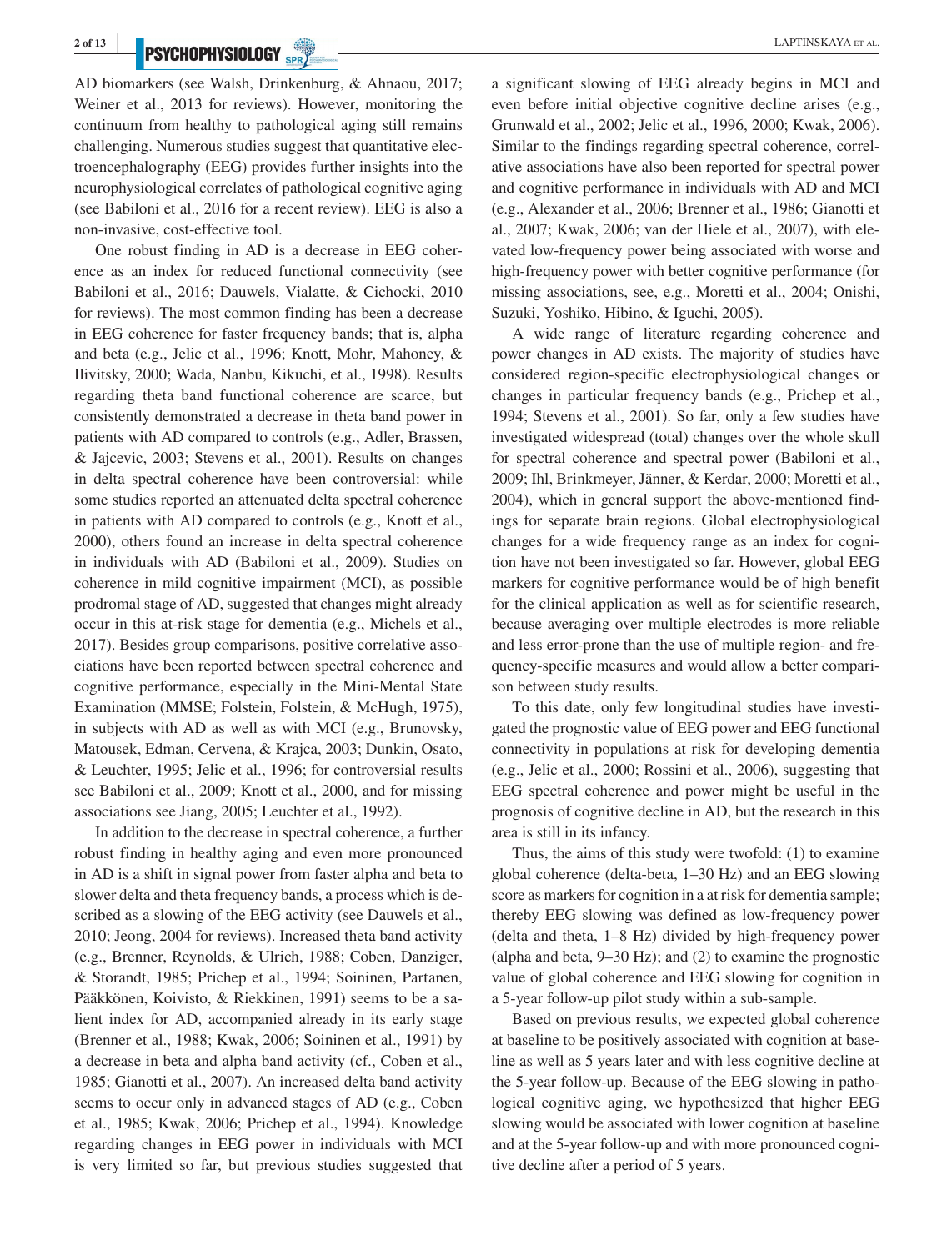To give a deeper insight into the data, in additional analyses all associations with cognition were reported not only for the global EEG indices, but also for specific frequency bands and regions. As introduced earlier in this section, previous studies have investigated relations between coherence and cognition for localized coherence values; most often coherence changes in AD have been reported for the fronto-parietal and fronto-temporal area (see Babiloni et al., 2016 for a review). To enable the comparison with previous study results as well as between the global and localized scores, all baseline and follow-up associations with cognition were reported for the fronto-parietal and fronto-temporal area. For the main analyses, we used the overall cognition score comprising a composite score of episodic memory and attention/executive functions. Since it cannot be ruled out that these two cognitive domains are linked to coherence differentially, all EEG cognition analyses were also demonstrated for episodic memory and attention/executive functions separately.

In sum, in the supplemental material the following results scheme is presented for coherence: frequency band (delta, theta, alpha, beta)  $\times$  cognitive domain (memory, attention/ executive functions)  $\times$  time (baseline, 5-year follow-up) and cognitive change  $\times$  skull area (fronto-parietal, fronto-temporal). Additional analyses regarding EEG slowing values can be summarized as follows: frequency band (delta, theta, alpha, beta)  $\times$  cognitive domain (memory, attention/executive functions)  $\times$  time (baseline, 5-year follow-up) and cognitive change.

## **2** | **METHOD**

## **2.1** | **Procedure and participants**

The study was approved by the ethics committees of both study centers, University of Konstanz and Ulm University, Germany. The study was part of a controlled clinical trial investigating the effect of physical exercise and cognitive training on cognition as well as on biological and electrophysiological parameters (cf., Fissler et al., 2017; Küster et al., 2016, 2017; Laptinskaya et al., 2018). All participants provided written informed consent prior to study participation. Participants were recruited in the Memory Clinic of the University Hospital Ulm, Germany and the Center for Psychiatry Reichenau in Konstanz, Germany or via public advertisements. Inclusion and exclusion criteria for study participation are described in detail in Küster et al. (2016). In brief, participants had to be 55 years or older and report or show subjective or objective memory impairment. Further inclusion criteria were fluency in German language, stable anti-dementia and antidepressant medication, normal or adjusted-to-normal hearing, and independent living. Participants with probable moderate or severe dementia

**EXPTINSKAYA ET AL.** 3 of 13

(MMSE < 20) as well as a history of other neurological or psychiatric disorders (except mild to moderate depression) were excluded. One participant had to be excluded because of very noisy EEG data. The final baseline sample comprised 70 participants (mean age:  $71.60 \pm 6.16$  years, range 60–88 years; mean education:  $10.15 \pm 1.96$  years, range: 6–14 years; mean MMSE:  $27.83 \pm 2.31$ , range:  $20-30$ ).

A follow-up telephone interview was performed 5 years after study participation ( $M = 5.23$  years,  $SD = 0.19$ ) for participants of the Konstanz sample. We were able to reach twenty-nine participants, two of whom refused participation and another five had to be excluded, because they were no longer able to attend the telephone interview due to severe progression of cognitive and functional decline. Notably, one of the five participants was already excluded from the baseline analyses due to very noisy EEG data (see section "EEG Data Processing"). Four participants were not reachable. Finally, 22 complete data sets were available for the follow-up analyses. In the follow-up sample, the mean age was 70.91 years  $(SD = 7.81$ , range: 60–94 years). None of the final follow-up participants received a clinical AD diagnosis within the period between baseline and 5-year follow-up. As the MMSE is not suitable for a telephone interview setting, we used the modified version of the Telephone Interview for Cognitive Status (TICS-M; Brandt, Spencer, & Folstein, 1988; Gallo & Breitner, 1995) for cognitive functioning in the follow-up assessment, which can be administered using the telephone and showed high correlations with the MMSE test scores (Brandt et al., 1988). The sum-score in the TICS-M ranges from 0 to 50. The follow-up sample showed the following TICS-M sum scores:  $36 \pm 5.7$  ( $M \pm SD$ ) in a range of 26–50. Gallo and Breitner (1995) identified a score of 33 as the cutoff value with the best specificity and sensitivity to distinguish cognitively healthy from cognitively impaired individuals.

#### **2.2** | **Neuropsychological assessment**

All participants completed the following assessments: Alzheimer's Disease Assessment Scale–cognitive subscale (Ihl & Weyer, 1993); phonemic and semantic word fluency as well as Trail Making Test part A and B of the Consortium to Establish a Registry for Alzheimer's Disease– plus test battery (Welsh et al., 1994); the subtests digit span and digit-symbol coding of the Wechsler Adult Intelligence Scale (Tewes, 1991); the long-delay free recall scores of the adapted German version of the California Verbal Learning Test (German: Münchner Verbaler Gedächtnistest [MVGT, Munich Vebal Memory Test]; Ilmberger, 1988); and the working-memory subtest of the Everyday Cognition Battery (Allaire & Marsiske, 1999). All variables were *z*-standardized and entered into a principal component analysis. A detailed description of the principal component analysis at baseline as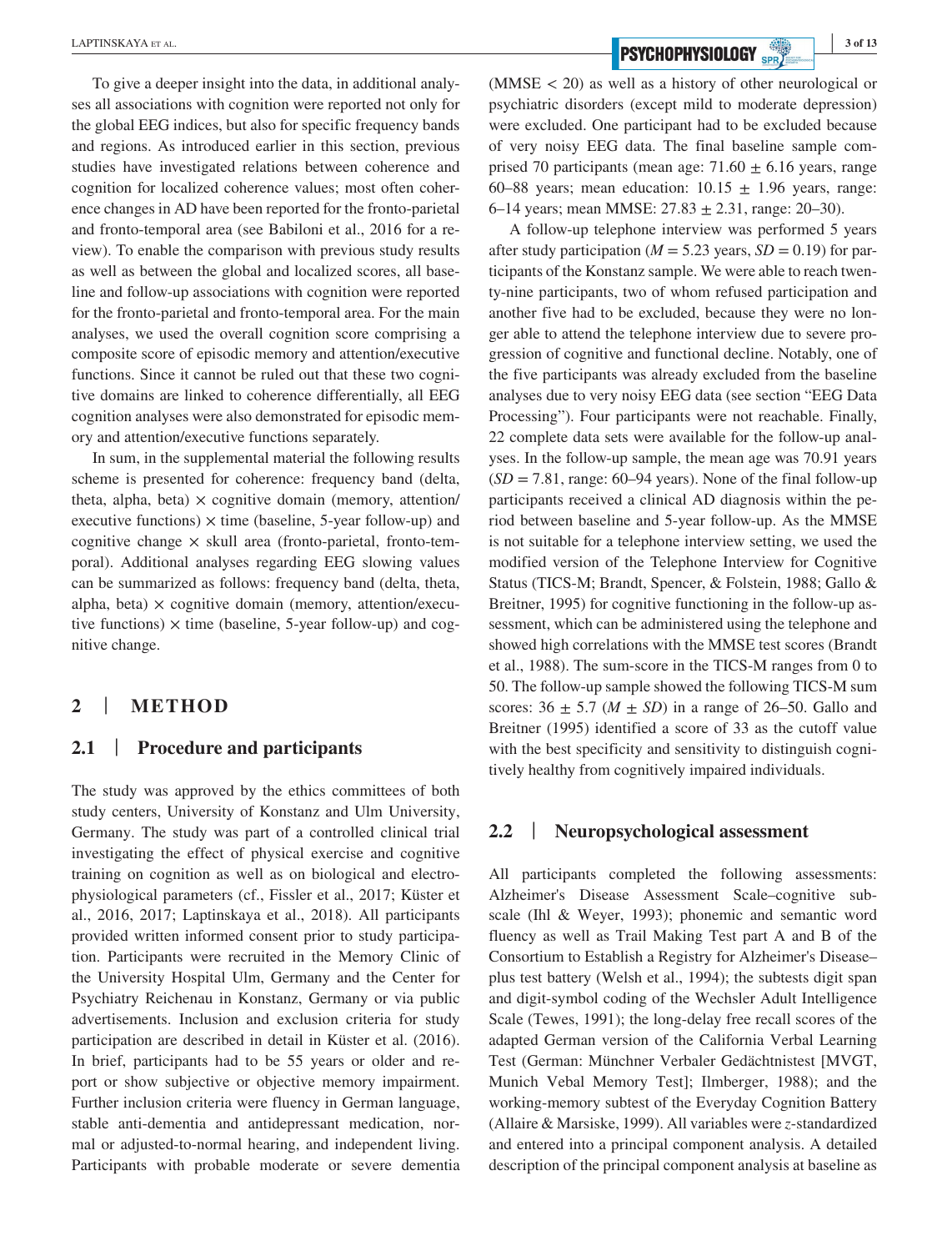# **PSYCHOPHYSIOLOGY** SPRACH **REPORT OF ALL APTINSKAYA ET AL.**

well as at the 5-year follow-up can be found in Laptinskaya et al. (2018). Only the Everyday Cognition Battery–computation span with  $a_{ii} = .48$  slightly missed the critical threshold of *aij* = .50. As a result, two component scores were built: the first one as an index for episodic memory and the second one as an index for attention/executive functions. Cognition was defined as the average of the episodic memory and the attention/executive functions composite score.

For the follow-up investigation, we selected tests from the baseline investigation which were suitable for assessments via telephone (for telephone tools for cognitive assessment, see, e.g., Castanho et al., 2014; Duff, Tometich, & Dennett, 2015), namely the adapted German version of the California Verbal Learning Test, the digit span forward and backward, and the Consortium to Establish a Registry for Alzheimer's Disease–plus subtests phonemic and semantic word fluency. The composite scores were built in the same manner as at baseline using the baseline weights for the available variables.

## **2.3** | **EEG recording**

EEG was recorded using a high-density 256-channel HydroGelTM Geodesic Sensor Net (HCGSN; Electrical Geodesics, Inc.; Eugene, Oregon, USA) with Cz (vertex) as reference and a sampling rate of 1000 Hz during data acquisition. A 50 Hz notch filter was applied to reduce line noise. During the 5 min resting state EEG, participants were sitting comfortably in an electrically shielded and sound-attenuated room. To avoid drowsiness artifacts, participants were instructed to keep their eyes open during EEG recordings. Furthermore, to avoid muscle and eye movement artifacts, participants were instructed to relax, and to blink as seldom as possible while fixating on one of the three points approximately at eye level on the opposite wall.

## **2.4** | **EEG data processing**

After recording, the data were imported into MATLAB (version 2015b; The MathWorks, 2015) and preprocessed using the FieldTrip toolbox (version 20151012; Oostenveld, Fries, Maris, & Schoffelen, 2011). According to our experience, the first as well as the last segments of EEG recordings are often contaminated by artifacts (cf., Schlögl et al., 2007). Hence, from the available 5 min EEG we used only the recordings from the second and the third minute for preprocessing. The data were bandpass filtered in the range of 1–30 Hz (24 dB/ octave). Continuous data were cut into segments of a length of 1 second, resulting in 120 trials per participant. Noisy channels and artifact-contaminated segments were manually rejected. On average, 16 (*SD* = 16) channels were rejected for every participant, especially the channels in the cheek areas and the lower part at the back of the head. Previous studies showed that the choice of the reference influences coherence analyses, a zero reference being the best choice (Fein, Raz, Brown, & Merrin, 1988; Rappelsberger, 1989). If the number of electrodes is high, the average common reference is typically close to zero (Nunez et al., 1997). For this reason, the data were re-referenced to the average of all artifact-free electrodes ( $M = 241$ ;  $SD = 16$ ). Finally, to exclude the contamination by the number of trials, 50 trials were randomly selected from the remaining epochs and used for subsequent analyses. One participant was excluded from the analyses because of very noisy EEG data, especially a high amount of eye artifacts (see also section "Procedure and Participants").

### **2.5** | **Spectral coherence analyses**

Functional connectivity was calculated using the spectral coherence method, which indicates the functional connectivity in brain activity between two cortical regions and is calculated as a function of frequency (Walter, 1968). The spectral coherence is a linear index for the coupling between signals without any information on the connectivity direction (Babiloni et al., 2016) and it can be interpreted analogously to a correlation coefficient as it represents the covariance of spectral energies originating from two skull regions (Knott et al., 2000). Spectral coherence analyses were conducted using the *bsmart* implementation for MATLAB (Cui, Xu, Bressler, Ding, & Liang, 2008). Since we were interested in functional connectivity across the entire brain, we calculated the spectral coherence for all electrode pairs and then averaged all of these values as an index for global coherence (1–30 Hz).

#### **2.6** | **Spectral power analyses**

Frequency analysis was performed across all non-excluded electrodes ( $M = 241$ ,  $SD = 16$ ) using the fast Fourier transform (FFT) algorithm with Hanning window and a 1 Hz frequency resolution. The frequency bands were classified into delta (1–4 Hz), theta (5–8 Hz), alpha (9–13 Hz), and beta bands (14–30 Hz; cf., Babiloni et al., 2016; Schorr, Schlee, Arndt, & Bender, 2016). Low-frequency power was defined as the power in the range between 1 and 8 Hz, and high-frequency power as the power ranging from 9 to 30 Hz. Relative power represented spectral composition of the EEG. It was derived by dividing the power within each frequency band by the total power across all frequency bands (1–30 Hz). The relative power was used in all statistical calculations. As a marker for EEG slowing, we built a ratio score between relative low power in the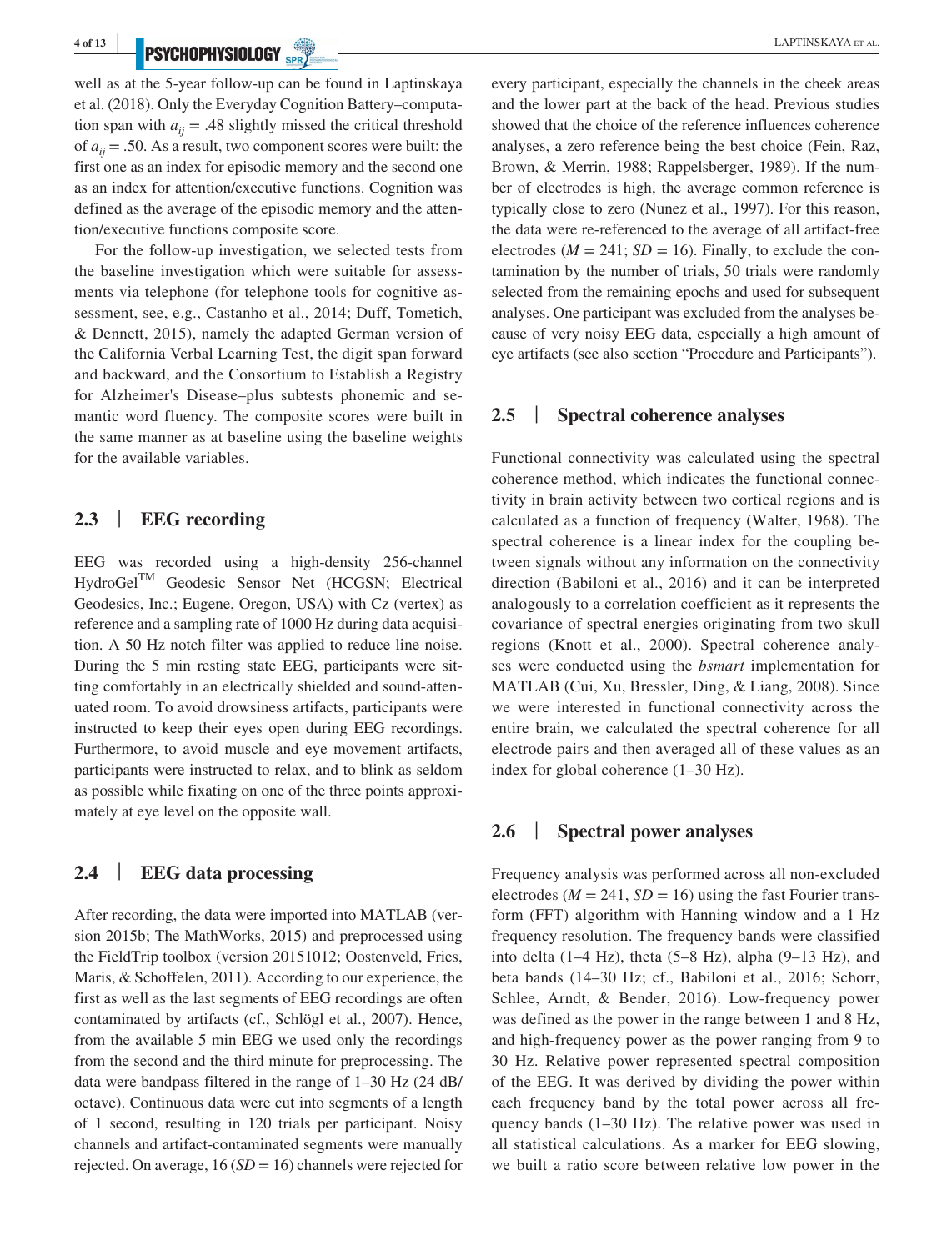1–8 Hz frequency range and the relative high power in the 9–30 Hz frequency range, higher values indicated higher EEG slowing.

### **2.7** | **Statistical analyses**

All statistical analyses were performed using *R* (version 3.2.3; R Core Team, 2016) in *RStudio* (RStudio Team, 2015). As a first step, to investigate the associations between the EEG indices and cognitive performance at baseline  $(n = 70)$ , we performed hierarchical linear regression models with the neuropsychological composite score for cognition as dependent variable. The first model (model 1) included only one EEG index as predictor. Since age depicts a risk factor for cognitive decline (e.g., Salthouse, 2009, 2012), we accounted for this covariate in our statistical analyses. Thus, we advanced the first model by age as a second independent variable following the EEG index, which was the independent variable that was entered into the model first (model 2). Both models described above were carried out separately for each EEG index as independent variables. To underpin the justification of age as covariate, we used ANOVA to compare model 2 with EEG parameter and age as independent variables to model 1 without age as additional predictor. We further compared both models by Akaike's Information Criterion (AIC). AIC has a profound information-theoretic foundation and aims at minimizing the expected Kullback– Leibler divergence between the model and the true underlying data-generating process (Burnham & Anderson, 2000), whereby lower values between nested models indicate a better model fit.

As additional analysis, associations between EEG indices and cognition at baseline were investigated for the different cognitive subscores (i.e., memory and attention/executive functions) and for different frequency bands (i.e., delta, theta, alpha, beta). Coherence associations with cognition were assessed for special long-range cortical networks (fronto-parietal and fronto-temporal). To investigate the associations between global EEG indices and cognitive subscores, the same hierarchical regression method was used as for the overall cognition score in the main analyses. To investigate the association between cognition indices and localized coherence and power values, we performed simple hierarchical linear regressions, and *p*-values were adjusted according to Holm's method for multiple comparisons. The number of comparisons was set to eight for coherence (four frequency bands × two cortical networks). For power results, the *p*-value was adjusted for four comparisons (four frequency bands).

As a second step, changes in cognitive performance, namely in cognition, episodic memory, attention/executive functions, as well as in single cognitive tests at baseline and at the 5-year follow-up were conducted with one-tailed *t*-tests

**EXPTINSKAYA ET AL.** 5 of 13

for paired samples for those tests that were used at both time points (see section "Neuropsychological Assessment"). Test– retest reliability as a measure for data quality was assessed by correlations between baseline and follow-up scores. In the third step, we compared the baseline global coherence and the EEG slowing score in excluded participants in comparison to non-excluded participants ( $n = 4$  vs.  $n = 22$ ), as some participants were excluded from follow-up assessment because of pronounced cognitive decline (see section "Procedure and Participants").

To investigate group differences in EEG parameters, group comparisons were conducted with univariate analysis of variance (ANOVA).

Finally, we examined the prognostic value of global coherence and EEG slowing score  $(n = 22)$ . For this purpose, we investigated the association between EEG indices and cognitive decline in cognition 5 years later as well as the cognitive performance in cognition at the 5-year follow-up. Cognitive decline was indexed by the difference score between cognition at baseline and cognition at the 5-year follow-up, with higher values indicating more pronounced cognitive decline. Again, we used hierarchical regression models to examine the association between EEG indices and cognitive decline in cognition as well as the cognitive performance 5 years later, the latter as dependent variable. Standardized regression coefficients of global coherence as well as the EEG slowing score predicting cognition were used as effect size measure for the associations between cognition and the EEG indices. The first model included one EEG marker only (model 1), and the second model accounted for age by including it as additional independent variable (model 2). The same way as for baseline analyses, we compared the model with only one EEG predictor to the model additionally including age as covariate via ANOVA and via AIC. Additionally, associations between EEG indices and cognitive decline at the five-year follow-up were investigated for the different cognitive subscores (i.e., memory and attention/executive functions) and for different frequency bands (i.e., delta, theta, alpha, beta). Besides that, coherence associations with cognitive decline were assessed for special long-range cortical networks (fronto-parietal and fronto-temporal). To investigate the associations between global EEG indices and cognitive decline, the same hierarchical regression method was used as for the overall cognition score. To investigate the association between cognition indices and localized coherence and power values, we performed simple hierarchical linear regressions, and *p*-values were adjusted according to Holm's method for multiple comparisons. The number of comparisons was set to eight for coherence (four frequency bands  $\times$  two cortical networks). For power results, the *p*-value was adjusted for four comparisons (four frequency bands).

Collinearity between predictors was examined by computing the variance inflation factor (VIF) for each predictor's beta score and for the mean beta score as well as the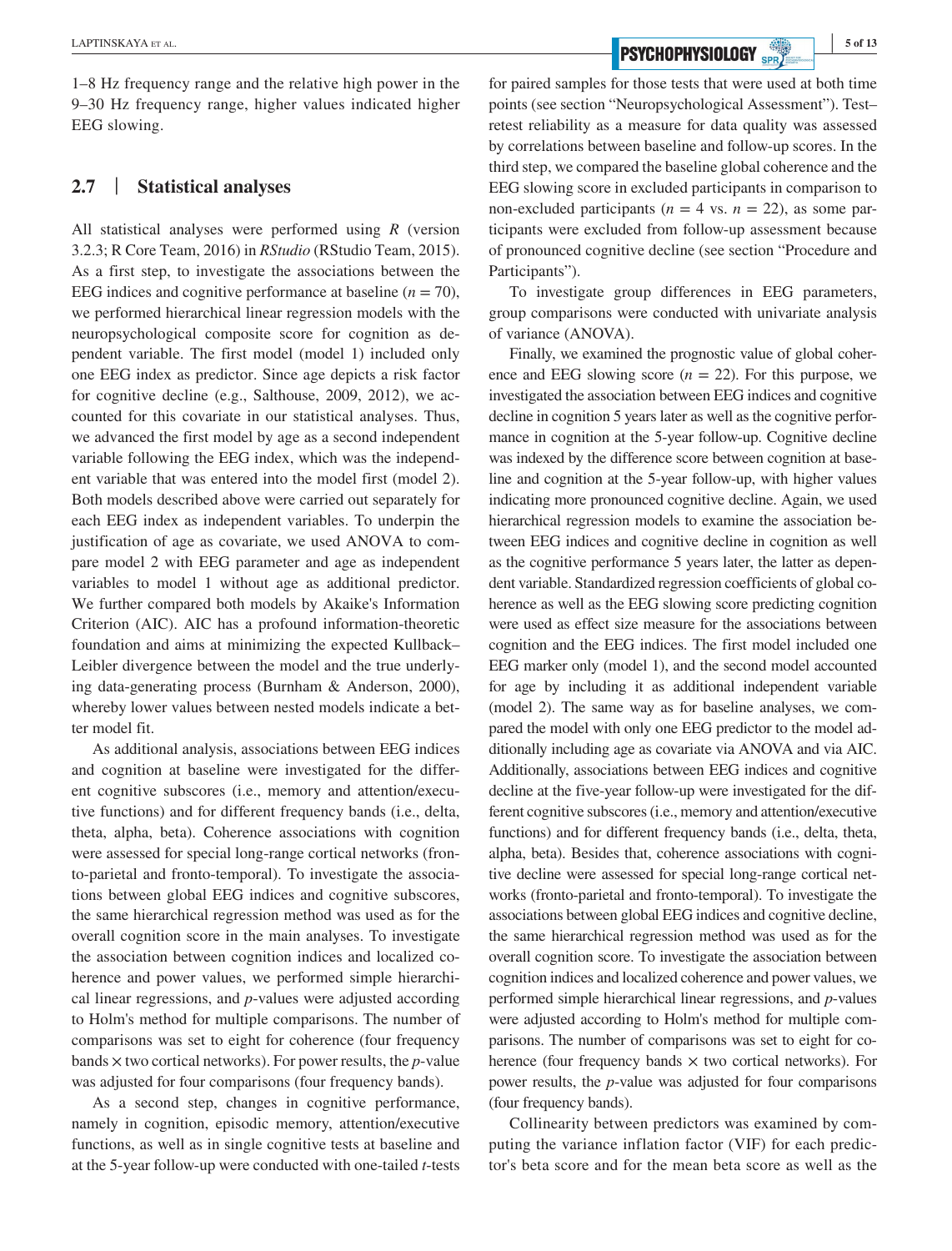# **PSYCHOPHYSIOLOGY** SOFTING THE CONTRACT OF THE CONTRACT OF THE CONTRACT OF THE CONTRACT OF THE CONTRACT OF THE CONTRACT OF THE CONTRACT OF THE CONTRACT OF THE CONTRACT OF THE CONTRACT OF THE CONTRACT OF THE CONTRACT OF THE

VIF tolerance score (1/VIF). Individual VIF scores  $> 10$ , a mean VIF score  $> 1$ , and a VIF tolerance score  $< 0.1$ indicated beta score inflation by collinearity in the models (Bowerman & O'Connell, 1990; Menard, 1995; Myers, 1990).

Normal distribution of all models' residuals was confirmed using the Shapiro–Wilk test (*W* statistic) and visual inspection (Q–Q plots). The statistical significance level  $(\alpha)$ was set to .05 for all analyses.

### **3** | **RESULTS**

## **3.1** | **Associations between baseline EEG indices and baseline cognition**

Global coherence was positively associated with cognition, β = .31, 95% CI [.09, .54], *p* = .009 (Table 1 and Figure 1). The association still remained significant after adjusting for age, β = .25, 95% CI [.03, .47], *p* = .028. Furthermore, age was significantly associated with cognition,  $\beta = -.30$ , 95% CI [−.52, −.08],  $p = .01$ . We did not find any significant associations between the EEG slowing score and cognition, β = .01, 95% CI [−.23, .25], *p* = .921. Adjusting for age did not change the results, but age was significantly associated with cognition,  $\beta = -.35, 95\%$  CI [−.58, −.12],  $p = .003$ .

Baseline associations between global EEG indices and cognitive subscores, that is, memory and attention/executive functions, are depicted in Supplementary Table S1. The associations between global coherence and attention/executive functions were significant in model 1, including the EEG

index only, β = .28, 95% CI [−.05, .51], *p* = .019. The association between global coherence and memory was significant at the trend level in model 1,  $\beta = .22, 95\%$  CI [−.01, .46],  $p = .064$ . After adjusting for age, neither attention/executive functions nor memory was significantly associated with global coherence. Age was significantly associated with attention/executive functions,  $\beta = -.30, 95\%$  CI [−.53, −.08], *p* = .007; as well as with memory,  $\beta$  = −.26, 95% CI [−.49, −.03], *p* = .029. Supplementary Table S2 shows the baseline associations between EEG indices for selective frequency bands as well as for special cortical networks and (overall) cognition, memory, and attention/executive functions. Before the correction for multiple comparisons, fronto-parietal coherence in the theta and in the beta band were positively associated with cognition,  $β = .27, 95%$  CI [.05, .50],  $p = .022$ and β = .26, 95% CI [.03, .50],  $p = .027$ , respectively. Theta power was negatively associated with attention/executive functions, β = −.29, 95% CI [−.52, −.06], *p* = .016. After the adjustment for multiple comparisons, none of the associations reached statistical significance.

## **3.2** | **Associations between baseline EEG indices and cognitive decline in cognition, as well as follow-up cognition**

We found no significant difference in cognition between baseline and the 5-year follow-up, indicating no significant cognitive decline in this sub-sample. The results of the baseline follow-up comparisons in cognitive performance, which was subdivided into (overall) cognition, memory, attention/executive function and single cognitive tests, are presented in Table 2.

**TABLE 1** Correlative associations between global coherence and EEG slowing with cognition at baseline (*n* = 70)

|                                                | Cognition        |              |                  |         |                |                  |            |
|------------------------------------------------|------------------|--------------|------------------|---------|----------------|------------------|------------|
|                                                | $M \pm SD$       | $\Delta R^2$ | $\boldsymbol{B}$ | $\beta$ | 95% CI         | $\boldsymbol{p}$ | <b>AIC</b> |
| Global coherence (1-30 Hz)                     |                  |              |                  |         |                |                  |            |
| Model 1                                        |                  | .10          |                  |         |                | .009             | 170.60     |
| Global coherence                               | $0.34 \pm 0.16$  |              | 1.62             | .31     | [.09, .54]     | .009             |            |
| Model 2                                        |                  | .08          |                  |         |                | .010             | 165.73     |
| Global coherence                               |                  |              | 1.32             | .25     | [.03, .47]     | .028             |            |
| Age                                            | $71.60 \pm 6.16$ |              | $-0.04$          | $-.30$  | $[-.52, -.08]$ | .010             |            |
| EEG slowing $(1-8 \text{ Hz}/9-30 \text{ Hz})$ |                  |              |                  |         |                |                  |            |
| Model 1                                        |                  | < 01         |                  |         |                | .921             | 177.73     |
| EEG slowing                                    | $3.28 \pm 1.75$  |              | 0.01             | .01     | $[-.23, .25]$  | .921             |            |
| Model 2                                        |                  | .12          |                  |         |                | .003             | 170.68     |
| EEG slowing                                    |                  |              | 0.02             | .04     | $[-.18, .27]$  | .704             |            |
| Age                                            | $71.60 \pm 6.16$ |              | $-0.05$          | $-.35$  | $[-.58, -.12]$ | .003             |            |

*Note:* The EEG slowing score was calculated by low-frequency power (1–8 Hz) divided by high-frequency power (9–30 Hz). Higher values indicated more pronounced EEG slowing. Significant p-values are written in bold.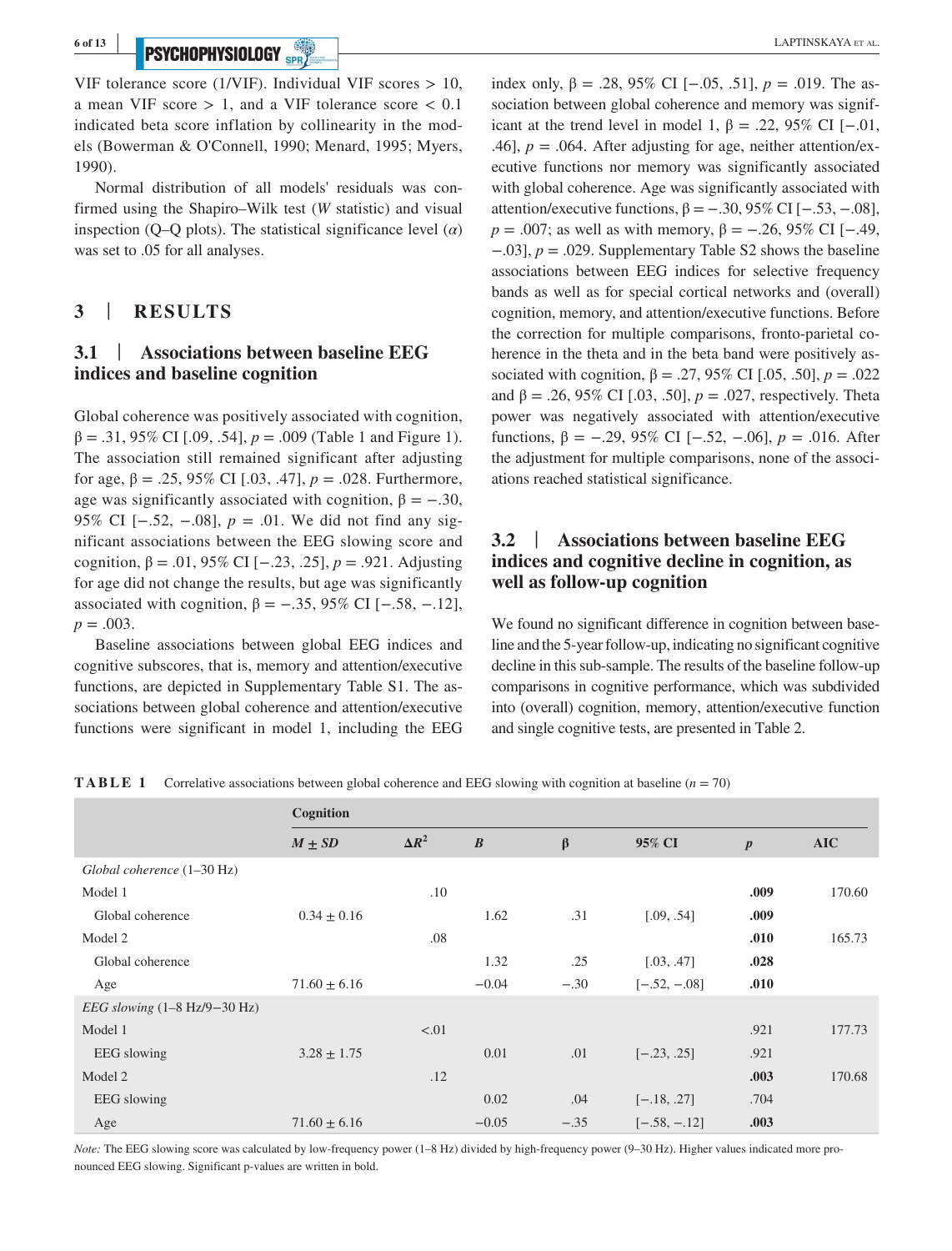

**FIGURE 1** Correlative association between global coherence at baseline and baseline cognition composite score  $(n = 70)$ . *Note.* Values in brackets are adjusted for age. Dashed gray lines represent the 95% confidence interval. Red dots depict values of the participants from whom no 5-year follow-up data were available because they showed pronounced cognitive decline and were no longer able to attend the telephone interview

**TABLE 2** Change in cognitive performance at the 5-year followup  $(n = 22)$ 

|                        | Change [95% CI]              | $t^a(21)$         | $\boldsymbol{p}$ | $d^{\rm b}$ |
|------------------------|------------------------------|-------------------|------------------|-------------|
| Cognition (global, cs) | $-0.13$ [ $-.44, .18$ ]      | 0.88              | .390             | .19         |
| Episodic memory (cs)   | $-0.05$ [ $-.35, .26$ ]      | 0.32              | .752             | .07         |
| Attention/EF (cs)      | $-0.14$ [ $-.55, .27$ ]      | $0.73^{\circ}$    | .472             | .16         |
| $MVGT$ enc. $(0-80)$   | $-1.14$ [ $-5.79$ , $3.52$ ] | 0.51              | .617             | .11         |
| MVGT rec. $(0-16)$     | $0.00$ [-1.14, 1.14]         | < 0.01            | > 999            | .00.        |
| Digit span $(0-28)$    | $-0.38$ [ $-1.69$ , 0.93]    | $0.61^d$          | .550             | .13         |
| Word fluency (w.)      | $-0.15$ [ $-3.71, 3.41$ ]    | 0.09 <sup>c</sup> | .931             | .02         |

*Note:* EF, executive functions; MVGT enc., Münchner Verbaler Gedächtnistest [Munich Verbal Memory Test]—encoding (sum of words of the five learning trials); MVGT rec., Münchner Verbaler Gedächtnistest [Munich Verbal Memory Test]—long-delay free recall; digit span, total value from the forward and backward part; word fluency, total value of the episodic and phonemic word fluency; cs, composite score; w., words.

a *t*-value for one-tailed *t*-test comparison between baseline and 5-year follow-up. b Cohen's *d*.

 $c$ <sup>t</sup> (19).

 $^{d}$ *t* (20).

Test–retest reliability was high: it was  $r = .80$  for the cognition score,  $r = .77$  for the episodic memory score, and  $r = .81$ for the attention/executive functions score. There were no significant differences in baseline global coherence and baseline EEG slowing score between the four cognitively strongly impaired participants excluded from 5-year follow-up and the non-excluded participants (see Supplementary Table S3).

We further investigated the association of each EEG parameter alone (model 1) and after accounting for age (model

2) with cognition at the 5-year follow-up as well as the cognitive decline after a period of 5 years. No significant association was found for baseline global coherence and cognitive change over a period of 5 years,  $\beta = -.31, 95\%$  CI [−.73, .10],  $p = .154$  (see Table 3 and Figure 2) or cognition at the 5-year follow-up, β = .08, 95% CI [−.35, .52], *p* = .716 (see Supplementary Table S4).

We did not find significant associations between EEG slowing and cognitive decline (see Table 3) as well as cognition at the 5-year follow-up (see Supplementary Table S4). Age was significantly associated with neither cognitive decline over a period of 5 years (see Table 3), nor with cognition at the 5-year follow-up (see Supplementary Table S4).

Associations between global EEG indices and cognitive decline in memory as well as in the attention/executive functions subscore are presented in Supplementary Table S5. Similar to the association between (overall) cognition and EEG indices, no significant correlations were found between global coherence and EEG slowing with memory and attention/executive functions. Supplementary Table S6 shows the associations between EEG slowing and coherence for selected frequency bands and selected cortical networks and (overall) cognition, memory, and attention/executive functions. Only the association between alpha power and memory was significant,  $β = -.50, 95%$  CI [−.27, .59], *p* = .017. After adjusting for multiple comparisons and age, no significant associations were found.

## **4** | **DISCUSSION**

In accordance with our hypotheses, global spectral coherence was positively associated with cognition at baseline ( $\beta = .31$ ; see Table 1 and Figure 1). The association remained significant after adjusting for age, indicating that global coherence explained variance in cognition in addition to age. None of the region- and frequency-specific coherence measures significantly predicted cognition after adjusting for multiple comparisons and all specific measures showed lower effect sizes than the global coherence measure ( $\beta$ s  $\leq$  .27).

The positive association between global coherence and cognition is in line with other studies which reported a coherence decrease in delta, theta, alpha, and beta rhythms in individuals with AD and MCI compared to healthy controls (e.g., Knott et al., 2000; Wada, Nanbu, Koshino, Yamaguchi, & Hashimoto, 1998; but see Brunovsky et al., 2003; Jelic et al., 1997; Wada, Nanbu, Kikuchi, et al., 1998 for increased delta spectral coherence in participants with AD). Our results are further in accordance with studies which reported positive associations between coherence and cognitive performance in individuals with AD and MCI for separate brain regions (e.g., Dunkin et al., 1995; Jelic et al., 1996; Knott et al., 2000) as well as for total coherence (measured over the whole skull) for separate frequency bands (Babiloni et al., 2009).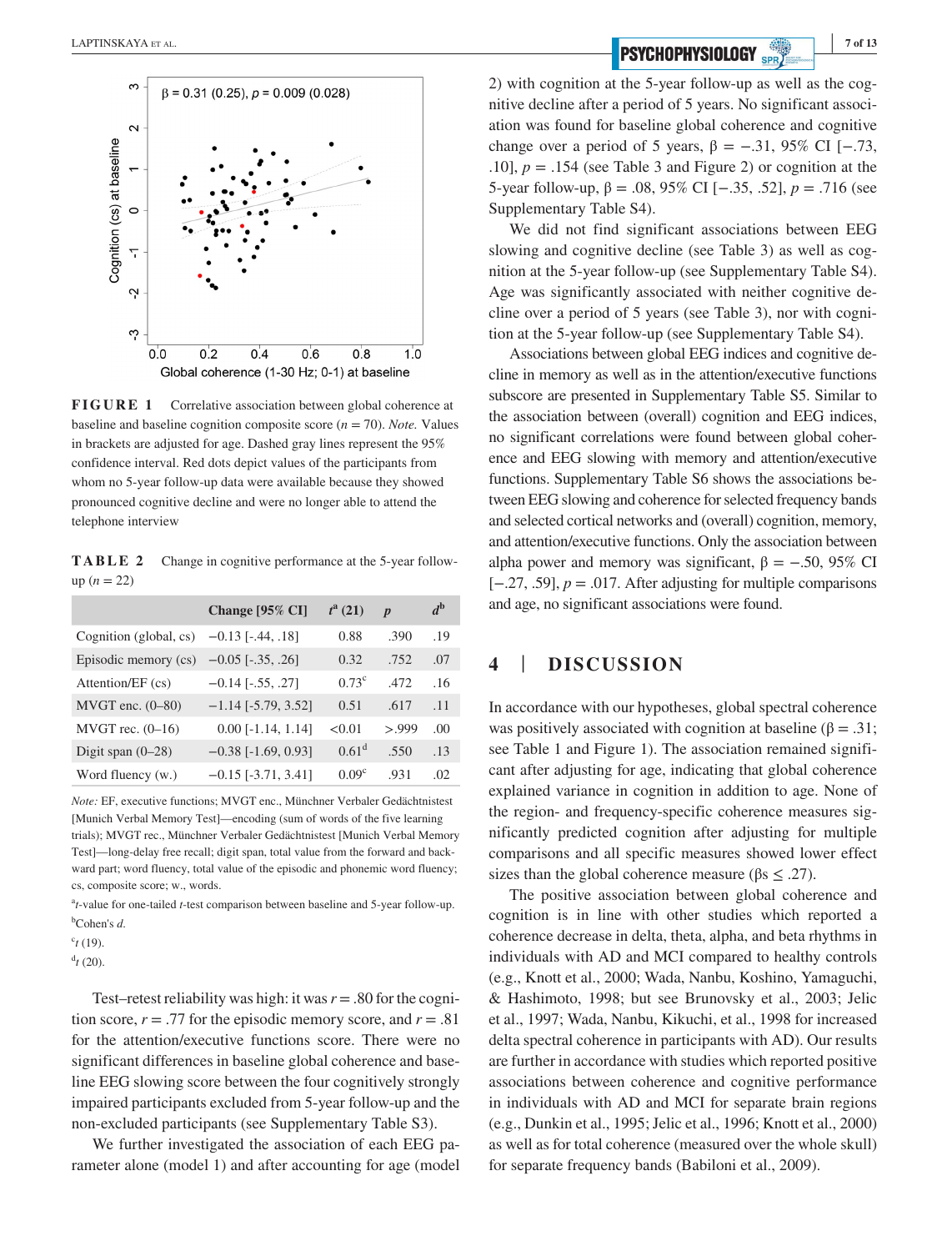**PSYCHOPHYSIOLOGY** *CONTRESSERVICE CONTRESSERVICE CONTRESSERVICE CONTRESSERVICE CONTRESSERVICE CONTRESSERVICE CONTRESSERVICE CONTRESSERVICE CONTRESSERVICE CONTRESSERVICE CONTRESSERVICE CONTRESSERVICE CONTRESSERVICE CONTRE* 

|                                                       | Cognition        |              |                  |                      |               |                  |       |
|-------------------------------------------------------|------------------|--------------|------------------|----------------------|---------------|------------------|-------|
|                                                       | $M \pm SD$       | $\Delta R^2$ | $\boldsymbol{B}$ | $\boldsymbol{\beta}$ | 95% CI        | $\boldsymbol{p}$ | AIC   |
| Global coherence (1-30 Hz)                            |                  |              |                  |                      |               |                  |       |
| Model 1                                               |                  | .10          |                  |                      |               | .154             | 49.57 |
| Global coherence                                      | $0.35 \pm 0.15$  |              | $-1.46$          | $-.31$               | $[-.73, .10]$ | .154             |       |
| Model 2                                               |                  | .04          |                  |                      |               | .339             | 50.48 |
| Global coherence                                      |                  |              | $-1.29$          | $-.28$               | $[-.70, .14]$ | .213             |       |
| Age                                                   | $70.91 \pm 7.81$ |              | $-0.02$          | $-.21$               | $[-.63, .21]$ | .339             |       |
| <i>EEG slowing</i> $(1-8 \text{ Hz}/9-30 \text{ Hz})$ |                  |              |                  |                      |               |                  |       |
| Model 1                                               |                  | .06          |                  |                      |               | .265             | 50.46 |
| EEG slowing                                           | $2.96 \pm 1.83$  |              | $-0.10$          | $-.25$               | $[-.67, .18]$ | .265             |       |
| Model 2                                               |                  | .06          |                  |                      |               | .130             | 51.46 |
| EEG slowing                                           |                  |              | $-0.09$          | $-.24$               | $[-.66, .19]$ | .287             |       |
| Age                                                   | $70.91 \pm 7.81$ |              | $-0.02$          | $-.25$               | $[-.67, .17]$ | .265             |       |

*Note:* Decline in cognition is defined as the difference score in baseline cognition and cognition at the follow-up, higher values indicating more pronounced decline. The EEG slowing score was calculated by low-frequency power (1–8 Hz) divided by high-frequency power (9–30 Hz). Higher values indicated more pronounced EEG slowing.



**FIGURE 2** Correlative association between baseline global coherence and cognitive decline at the 5-year follow-up (*n* = 22). *Note.* Values in brackets are adjusted for age. Dashed gray lines represent the 95% confidence interval

Different biological mechanisms for the positive association between global coherence and cognition are conceivable. EEG coherence indicates the functional coupling between two brain regions (Wada, Nanbu, Koshino, et al., 1998). Thus, the *global* coherence describes the connectivity of brain networks across the whole brain. Accordingly, disturbances in global coherence reflect alterations in global information integrity in neural networks which are involved in cognitive processes. Since attenuation in global coherence has been demonstrated in AD, AD has also been described as

a "disconnection syndrome" (e.g., Bokde, Ewers, & Hampel, 2009). The disconnection hypothesis derives from the assumption that cognitive performance does not depend on one intact brain region only; it rather depends on the intact interplay between different brain regions (cf., Bokde et al., 2009). Thus, disturbances in functional and/or anatomical neuronal networks may lead to widespread cognitive impairment (cf., Morrison & Hof, 2002; Morrison, Scherr, Lewis, Campbell, & Bloom, 1986). An intact neuronal integrity between brain regions depends on various molecular mechanisms as well as sufficient energy provided by mitochondria as power stations in the (neuronal) cell (Ferrer, 2009). Cumulative evidence shows that mitochondrial function is disturbed in AD and this dysfunction is accompanied by many molecular changes; for example, oxidative stress, deregulation of  $Ca^{2+}$  homeostasis, promotion of the amyloid beta (Aβ) deposition, and neuro-inflammation. Those molecular changes may include and enhance neuronal cell exhaustion and neuronal death and may injure anatomical and functional connectivity (see Bhat et al., 2015; Zhao & Zhao, 2013 for reviews). As far as we know to date, no study has specifically investigated the association between mitochondrial function, functional connectivity, and cognition in the same (AD patients) sample; but some human and animal studies have investigated separate aspects of these associations. These studies suggest a negative impact of mitochondrial dysfunction on cognition (Hara et al., 2014) and its key role in cognitive decline in AD (Reddy, 2011). By these means, global EEG coherence might reflect impaired mitochondrial function resulting in an attenuated cognitive performance in older adults at risk for AD (for a review on mitochondrial function as possible target for the treatment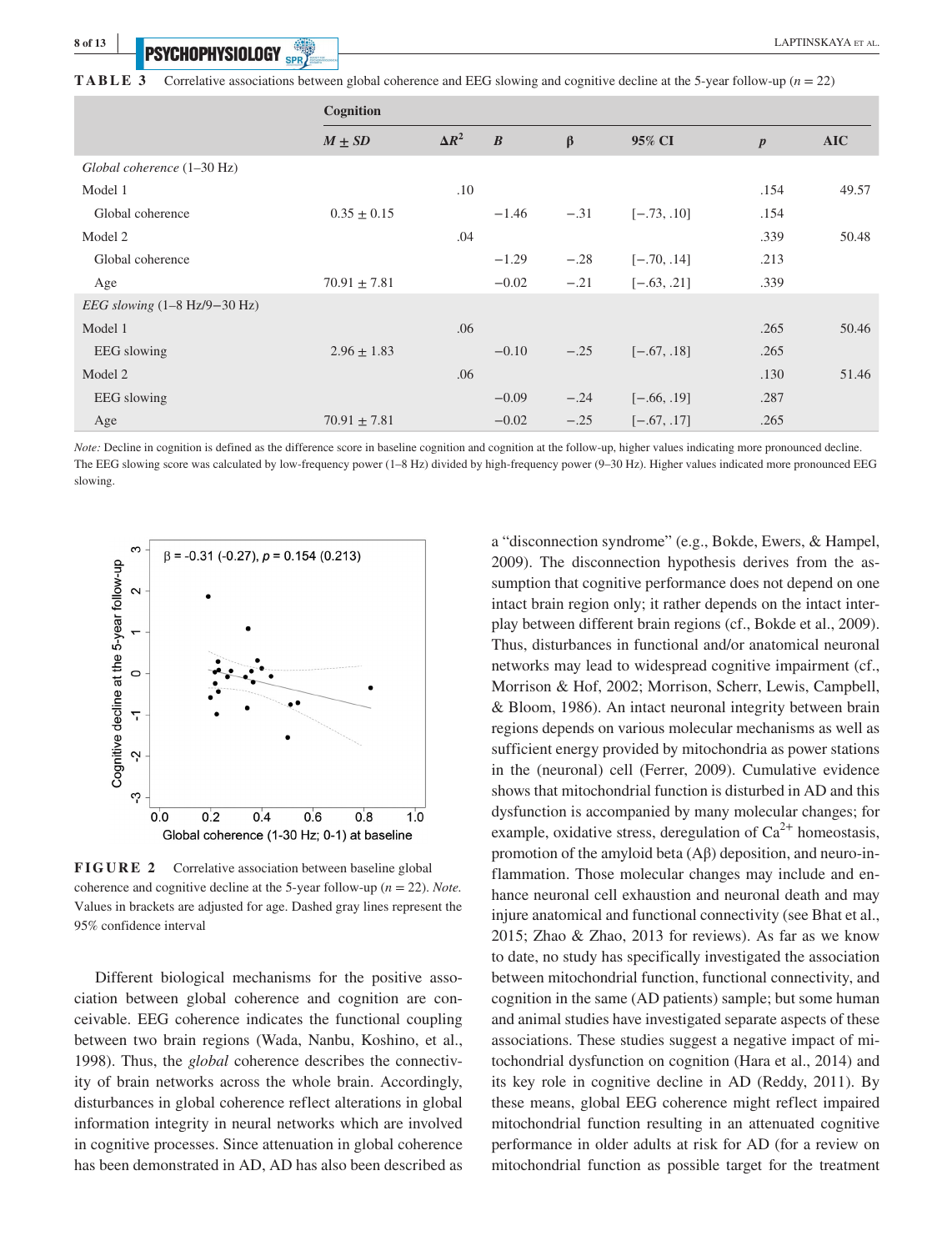of AD see Stockburger, Eckert, Eckert, Friedland-Leuner, & Müller, 2018).

The positive association between spectral coherence and cognitive performance might be further explained by other shared neurobiological mechanisms apart from mitochondrial dysfunction. For instance, the loss of cholinergic neurons in AD and in AD mouse models is well documented (Davies & Maloney, 1976; Perez, Dar, Ikonomovic, DeKosky, & Mufson, 2007). Acetylcholine (ACh) activates cholinergic neurons and is one of the most important neurotransmitters in the human peripheral and central nervous system. ACh is responsible for the activation of muscle cells and is involved in numerous physiological and cognitive processes such as the stress response, the regulation of wakefulness and sleep, and memory and attention processes (Ferreira-Vieira, Guimaraes, Silva, & Ribeiro, 2016). Interestingly, previous studies indicated a positive association between EEG coherence in individuals with AD and reduced neuronal cholinergic activity (Wada, Nanbu, Koshino, et al., 1998). Thus, the EEG coherence–cognition relationship might be explained by a reduced cholinergic level in the brain, which influences both coherence and cognition. This assumption is supported by drug studies: While the administration of the ACh antagonist scopolamine has been associated with attenuated EEG coherence in delta and beta bands (Kikuchi, Wada, Koshino, Nanbu, & Hashimoto, 2000), the administration of acetylcholinesterase inhibitors has led to enhanced EEG coherence in the theta and gamma band (Ahnaou, Huysmans, Jacobs, & Drinkenburg, 2014). Notably, previous studies also indicated that ACh depletion and  $\Delta\beta$  deposition interact with each other. Thus, their associations with coherence and cognition might be difficult to disentangle and should be regarded as a complex interplay between Aβ deposition, ACh function, spectral coherence, and cognition (for reviews, see, e.g., Contestabile, 2011; Craig, Hong, & McDonald, 2011; Schliebs & Arendt, 2011).

The additional analyses regarding coherence–cognition associations for separate frequency bands and separate cortical networks support our assumption that global coherence is a superior marker for cognition in comparison with coherence in region or frequency-specific cortical networks. In line with previous study results, we found a positive association between fronto-parietal coherence in the theta and beta band (cf., Babiloni et al., 2016 for a review), but both associations were no longer significant after correcting for multiple comparisons. No correction for multiple comparisons is needed for a global coherence score. In addition, effect sizes were lower for all region- and frequency-specific coherence markers ( $\beta$ s  $\leq$  .27) than for the global coherence score ( $\beta$  = .31). It might be possible that there is a more precise coherence marker for cognition than the global coherence score, but it has not been found yet. Currently, a global coherence score seems to be a robust marker for cognition in healthy and pathological aging.

**EXPTINSKAYA ET AL.** 9 of 13

There were no significant associations between global EEG coherence at baseline and cognitive decline at the 5-year follow-up (see Table 3 and Figure 2). Studies investigating the prognostic value of EEG coherence on predicting cognition are very rare, and the results are mixed: While some authors report positive results (Rossini et al., 2006), others failed to find such associations (Jelic et al., 2000). Notably, the baseline and the follow-up assessment were carried out in different settings in this study (face-to-face, on telephone), which might be the reason for methodological inaccuracies regarding cognitive decline and missing associations with EEG coherence, especially within the small sample size. However, the high test–retest reliability of the cognitive outcomes supports the validity of the telephone-based assessment. Hence, we assume that the missing significance is due to the insufficient power for the follow-up analyses. For the sample size in the follow-up assessment  $(n = 22)$  and the observed effect size of  $\beta = .31$  for the association between coherence and cognition at baseline, the power was low (42%). An intended power of 80% would require a sample size of  $n = 60$ . This knowledge might be used as a benchmark in future longitudinal studies.

We did not find a significant change in cognitive performance from baseline to the 5-year follow-up (see Table 2). However, during the 5-year period, five people showed very pronounced cognitive decline and were excluded from the 5-year follow-up since they were no longer able to operate a telephone. One of them also had very noisy EEG data and had to be excluded from baseline analyses. These participants might have been of special interest in evaluating the prognostic value of EEG coherence. Because the excluded participants did not differ in their baseline coherence from the non-excluded participants, there was no evidence that global coherence predicted cognitive decline, keeping the small sub-sample in mind. Refuting our expectation, no significant baseline associations were found between EEG slowing and cognition (see Table 1), which is contrary to the findings in the majority of studies indicating a slowing of EEG in individuals with AD and MCI (e.g., Baker, Akrofi, Schiffer, & Boyle, 2008; van der Hiele et al., 2007; Moretti et al., 2004; Riekkinen, Buzsaki, Riekkinen, Soininen, & Partanen, 1991; but see Onishi et al., 2005 for contrary results). The missing association is further contrary to the correlative association between power and cognitive performance reported by previous studies (Alexander et al., 2006; Claus et al., 2000; Garn et al., 2015; van der Hiele et al., 2007). Our results are in line with the findings reported by Moretti et al. (2004): The authors failed to find a correlative link between total power and cognitive performance, although they reported a significantly increased delta and significantly decreased alpha power in participants with AD in comparison with healthy controls.

The following limitations need to be considered when interpreting the results of this study: The sample size in the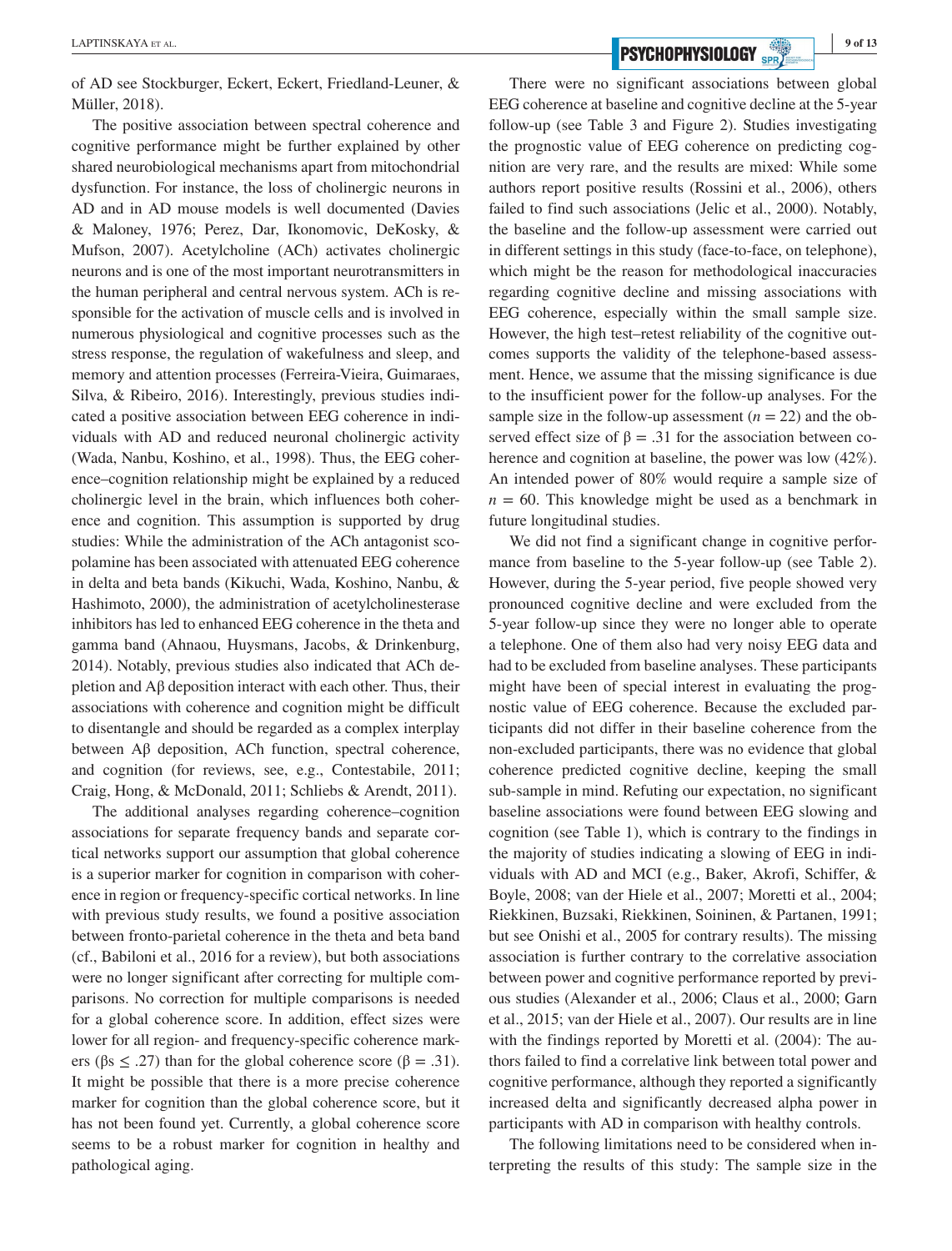**10 of 13 <sup>|</sup>**

# **PSYCHOPHYSIOLOGY** *SPR/*

5-year follow-up was rather small and could be a reason for the missing association between baseline EEG coherence and cognition 5 years later as well as cognitive decline over a period of 5 years. Thus, the follow-up data should be considered as pilot data and interpreted with caution. Longitudinal studies with larger sample sizes are needed to further evaluate the predictive value of global coherence for cognitive decline. This study investigated a sample at risk for developing dementia, and our results might not generalize to healthy adults without cognitive complaints.

## **5** | **CONCLUSION**

Our findings suggest that among older adults at risk for developing dementia, global EEG coherence might be a suitable marker for cognitive performance. Consequently, it might indirectly reflect disturbances in neuronal integrity accompanying cognitive deficits. We did not find evidence that global coherence predicts cognitive change. Subsequent studies with larger sample sizes are needed to determine the question, whether the association between global coherence and cognitive change indeed does not exist or the statistical power in the present study was insufficient. Global EEG markers would be of great benefit in clinical practice and in scientific research, because they seem to be more reliable as compared to region- and frequency-specific EEG coherence scores.

Global EEG coherence might be helpful to identify persons with pronounced deterioration in neuronal integrity who would benefit more from interventions focussing on neuronal integrity than persons with a cognitive syndrome but more intact functional connectivity.

### **ACKNOWLEDGMENTS**

DL, FT, and I-TK were at University of Konstanz at the time of data acquisition. CVA was at Ulm University at the time of data acquisition. We thank Anne Korzowski for her support in data acquisition.

### **CONFLICT OF INTEREST**

The authors declare that they have no competing interests.

### **ORCID**

*Daria Laptinskaya* <https://orcid.org/0000-0001-5773-7482>

#### **REFERENCES**

- Adler, G., Brassen, S., & Jajcevic, A. (2003). EEG coherence in Alzheimer's dementia. *Journal of Neural Transmission (Vienna)*, *110*(9), 1051–1058. <https://doi.org/10.1007/s00702-003-0024-8>
- Ahnaou, A., Huysmans, H., Jacobs, T., & Drinkenburg, W. H. I. M. (2014). Cortical EEG oscillations and network connectivity as efficacy indices for assessing drugs with cognition enhancing potential.

*Neuropharmacology*, *86*, 362–377. [https://doi.org/10.1016/j.neuro](https://doi.org/10.1016/j.neuropharm.2014.08.015) [pharm.2014.08.015](https://doi.org/10.1016/j.neuropharm.2014.08.015)

- Alexander, D. M., Arns, M. W., Paul, R. H., Rowe, D. L., Cooper, N., Esser, A. H., … Gordon, E. (2006). EEG markers for cognitive decline in elderly subjects with subjective memory complaints. *Journal of Integrative Neuroscience*, *5*(1), 49–74. [https://doi.org/10.1142/](https://doi.org/10.1142/S0219635206001021) [S0219635206001021](https://doi.org/10.1142/S0219635206001021)
- Allaire, J. C., & Marsiske, M. (1999). Everyday cognition: Age and intellectual ability correlates. *Psychology and Aging*, *14*(4), 627–644. <https://doi.org/10.1037/0882-7974.14.4.627>
- Babiloni, C., Frisoni, G., Vecchio, F., Lizio, R., Pievani, M., Geroldi, C., … Rossini, P. M. (2009). Global functional coupling of resting EEG rhythms is abnormal in mild cognitive impairment and Alzheimer's disease. *Journal of Psychophysiology*, *23*(4), 224–234. [https://doi.](https://doi.org/10.1027/0269-8803.23.4.224) [org/10.1027/0269-8803.23.4.224](https://doi.org/10.1027/0269-8803.23.4.224)
- Babiloni, C., Lizio, R., Marzano, N., Capotosto, P., Soricelli, A., Triggiani, A. I., … Del Percio, C. (2016). Brain neural synchronization and functional coupling in Alzheimer's disease as revealed by resting state EEG rhythms. *International Journal of Psychophysiology*, *103*, 88–102. <https://doi.org/10.1016/j.ijpsycho.2015.02.008>
- Baker, M., Akrofi, K., Schiffer, R., & Boyle, M. W. O. (2008). EEG patterns in mild cognitive impairment (MCI) patients. *The Open Neuroimaging Journal*, *2*, 52–55. [https://doi.org/10.2174/18744](https://doi.org/10.2174/1874440000802010052) [40000802010052](https://doi.org/10.2174/1874440000802010052)
- Bhat, A. H., Dar, K. B., Anees, S., Zargar, M. A., Masood, A., Sofi, M. A., & Ganie, S. A. (2015). Oxidative stress, mitochondrial dysfunction and neurodegenerative diseases; a mechanistic insight. *Biomedicine et Pharmacotherapy*, *74*, 101–110. [https://doi.](https://doi.org/10.1016/j.biopha.2015.07.025) [org/10.1016/j.biopha.2015.07.025](https://doi.org/10.1016/j.biopha.2015.07.025)
- Bokde, A. L. W., Ewers, M., & Hampel, H. (2009). Assessing neuronal networks: Understanding Alzheimer's disease. *Progress in Neurobiology*, *89*(2), 125–133. [https://doi.org/10.1016/j.pneur](https://doi.org/10.1016/j.pneurobio.2009.06.004) [obio.2009.06.004](https://doi.org/10.1016/j.pneurobio.2009.06.004)
- Bowerman, B. L., & O'Connell, R. T. (1990). *Linear statistical models: An applied approach. Duxbury advanced series in statistics and decision sciences* (2nd ed.). Belmont, CA: Duxbury Press.
- Brandt, J., Spencer, M., & Folstein, M. (1988). The telephone interview for cognitive status. *Cognitive and Behavioral Neurology*, *1*(2), 111–117. Retrieved from [https://journals.lww.com/cogbehavneurol/](https://journals.lww.com/cogbehavneurol/toc/1988/00120) [toc/1988/00120](https://journals.lww.com/cogbehavneurol/toc/1988/00120)
- Brenner, R. P., Reynolds, C. F., & Ulrich, R. F. (1988). Diagnostic efficacy of computerized spectral versus visual EEG analysis in elderly normal, demented and depressed subjects. *Electroencephalography and Clinical Neurophysiology*, *69*(2), 110–117. [https://doi.](https://doi.org/10.1016/0013-4694(88)90206-4) [org/10.1016/0013-4694\(88\)90206-4](https://doi.org/10.1016/0013-4694(88)90206-4)
- Brenner, R. P., Ulrich, R. F., Spiker, D. G., Sclabassi, R. J., Reynolds, C. F., Martin, R. S., & Boller, F. (1986). Computerized EEG spectral analysis in elderly normal, demented and depressed subjects. *Electroencephalography and Clinical Neurophysiology*, *64*(6), 483– 492. [https://doi.org/10.1016/0013-4694\(86\)90184-7](https://doi.org/10.1016/0013-4694(86)90184-7)
- Brunovsky, M., Matousek, M., Edman, A., Cervena, K., & Krajca, V. (2003). Objective assessment of the degree of dementia by means of EEG. *Neuropsychobiology*, *48*(1), 19–26. [https://doi.](https://doi.org/10.1159/000071824) [org/10.1159/000071824](https://doi.org/10.1159/000071824)
- Burnham, K. P., & Anderson, D. R. (2000). *Model selection and multimodel inference: A practical information-theoretic approach* (2nd ed.). New York, NY: Springer.
- Castanho, T. C., Amorim, L., Zihl, J., Palha, J. A., Sousa, N., & Santos, N. C. (2014). Telephone-based screening tools for mild cognitive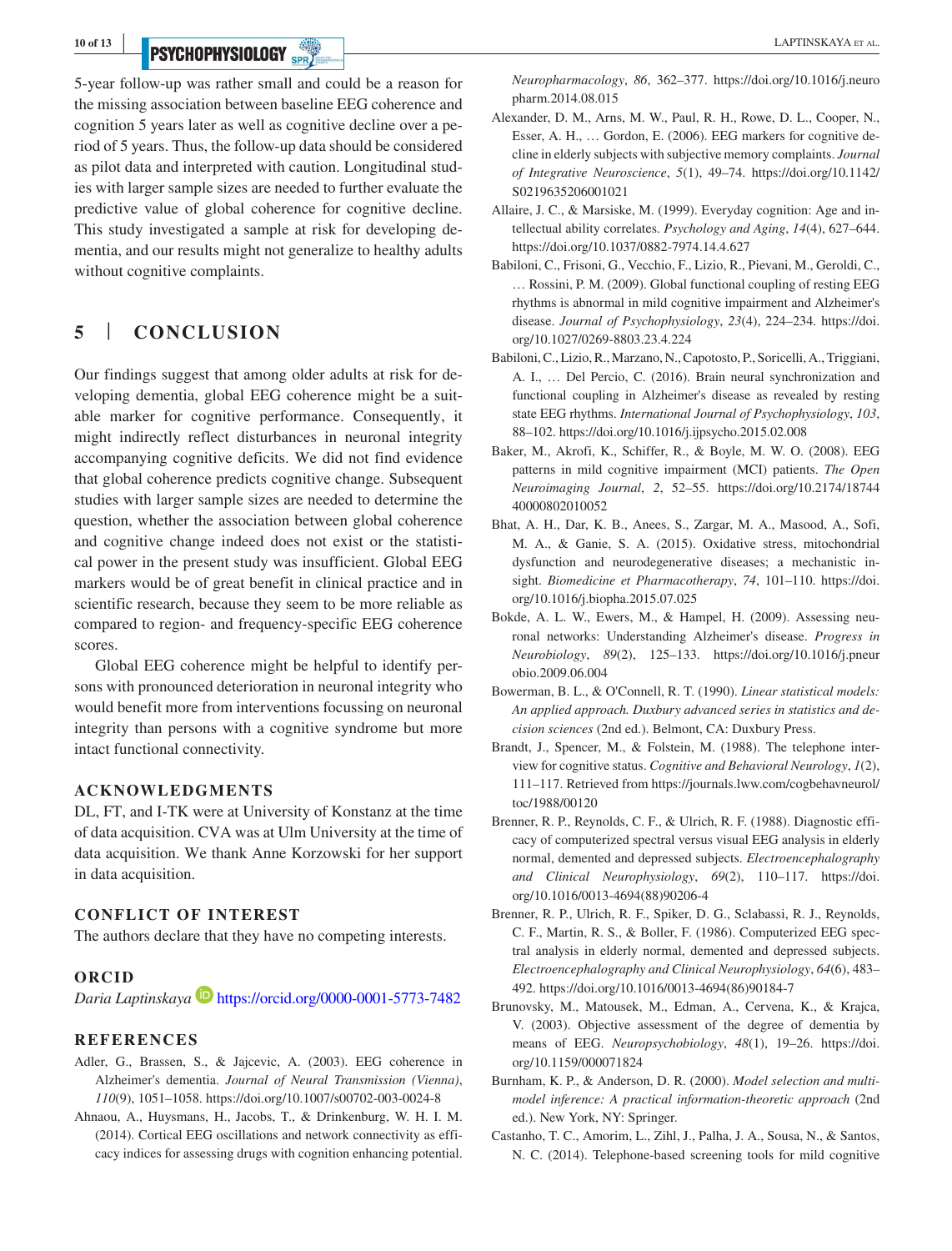**EXPTINSKAYA ET AL. 11 of 13 PSYCHOPHYSIOLOGY SPR** 

impairment and dementia in aging studies: A review of validated instruments. *Frontiers in Aging Neuroscience*, *6*, 16. [https://doi.](https://doi.org/10.3389/fnagi.2014.00016) [org/10.3389/fnagi.2014.00016](https://doi.org/10.3389/fnagi.2014.00016)

- Claus, J. J., Ongerboer de Visser, B. W., Bour, L. J., Walstra, G., Hijdra, A., Verbeeten Jr., B., … van Gool, W. A. (2000). Determinants of quantitative spectral electroencephalography in early Alzheimer's disease: Cognitive function, regional cerebral blood flow, and computed tomography. *Dementia and Geriatric Cognitive Disorders*, *11*(1), 81–89. [https://doi.org/10.1159/00001](https://doi.org/10.1159/000017219) [7219](https://doi.org/10.1159/000017219)
- Coben, L. A., Danziger, W., & Storandt, M. (1985). A longitudinal EEG study of mild senile dementia of Alzheimer type: Changes at 1 year and at 2.5 years. *Electroencephalography and Clinical Neurophysiology*, *61*(2), 101–112. [https://doi.org/10.1016/0013-](https://doi.org/10.1016/0013-4694(85)91048-X) [4694\(85\)91048-X](https://doi.org/10.1016/0013-4694(85)91048-X)
- Contestabile, A. (2011). The history of the cholinergic hypothesis. *Behavioural Brain Research*, *221*(2), 334–340. [https://doi.](https://doi.org/10.1016/j.bbr.2009.12.044) [org/10.1016/j.bbr.2009.12.044](https://doi.org/10.1016/j.bbr.2009.12.044)
- Craig, L. A., Hong, N. S., & McDonald, R. J. (2011). Revisiting the cholinergic hypothesis in the development of Alzheimer's disease. *Neuroscience and Biobehavioral Reviews*, *35*(6), 1397–1409. <https://doi.org/10.1016/j.neubiorev.2011.03.001>
- Cui, J., Xu, L., Bressler, S. L., Ding, M., & Liang, H. (2008). BSMART: A Matlab/C toolbox for analysis of multichannel neural time series. *Neural Networks*, *21*(8), 1094–1104. [https://doi.org/10.1016/j.](https://doi.org/10.1016/j.neunet.2008.05.007) [neunet.2008.05.007](https://doi.org/10.1016/j.neunet.2008.05.007)
- Dauwels, J., Vialatte, F., & Cichocki, A. (2010). Diagnosis of Alzheimer's disease from EEG signals: Where are we standing? *Current Alzheimer Research*, *7*(6), 487–505. [https://doi.org/10.2174/15672](https://doi.org/10.2174/156720510792231720) [0510792231720](https://doi.org/10.2174/156720510792231720)
- Davies, P., & Maloney, A. J. F. (1976). Selective loss of central cholinergic neurons in Alzheimer's disease. *The Lancet*, *2*(8000), 1403. [https://doi.org/10.1016/S0140-6736\(76\)91936-X](https://doi.org/10.1016/S0140-6736(76)91936-X)
- Duff, K., Tometich, D., & Dennett, K. (2015). The modified Telephone Interview for Cognitive Status is more predictive of memory abilities than the Mini-Mental State Examination. *Journal of Geriatric Psychiatry and Neurology*, *28*(3), 193–197. [https://doi.](https://doi.org/10.1177/0891988715573532) [org/10.1177/0891988715573532](https://doi.org/10.1177/0891988715573532)
- Dunkin, J. J., Osato, S., & Leuchter, A. F. (1995). Relationships between EEG coherence and neuropsychological tests in dementia. *Clinical Electroencephalography*, *26*(1), 47–59. [https://doi.](https://doi.org/10.1177/155005949502600107) [org/10.1177/155005949502600107](https://doi.org/10.1177/155005949502600107)
- Fein, G., Raz, J., Brown, F. F., & Merrin, E. L. (1988). Common reference coherence data are confounded by power and phase effects. *Electroencephalography and Clinical Neurophysiology*, *69*(6), 581–584. [https://doi.org/10.1016/0013-4694\(88\)90171-X](https://doi.org/10.1016/0013-4694(88)90171-X)
- Ferreira-Vieira, T. H., Guimaraes, I. M., Silva, F. R., & Ribeiro, F. M. (2016). Alzheimer's disease: Targeting the cholinergic system. *Current Neuropharmacology*, *14*(1), 101–115. [https://doi.](https://doi.org/10.2174/1570159X13666150716165726) [org/10.2174/1570159X13666150716165726](https://doi.org/10.2174/1570159X13666150716165726)
- Ferrer, I. (2009). Altered mitochondria, energy metabolism, voltagedependent anion channel, and lipid rafts converge to exhaust neurons in Alzheimer's disease. *Journal of Bioenergetics and Biomembranes*, *41*(5), 425–431.<https://doi.org/10.1007/s10863-009-9243-5>
- Fissler, P., Müller, H.-P., Küster, O. C., Laptinskaya, D., Thurm, F., Woll, A., … Kolassa, I.-T. (2017). No evidence that short-term cognitive or physical training programs or lifestyles are related to changes in white matter integrity in older adults at risk of dementia. *Frontiers in Human Neuroscience*, *11*, 110. [https://doi.org/10.3389/](https://doi.org/10.3389/fnhum.2017.00110) [fnhum.2017.00110](https://doi.org/10.3389/fnhum.2017.00110)
- Folstein, M. F., Folstein, S. E., & McHugh, P. R. (1975). "Mini-mental state". A practical method for grading the cognitive state of patients for the clinician. *Journal of Psychiatric Research*, *12*(3), 189–198. [https://doi.org/10.1016/0022-3956\(75\)90026-6](https://doi.org/10.1016/0022-3956(75)90026-6)
- Gallo, J. J., & Breitner, J. C. S. (1995). Alzheimer's disease in the NAS-NRC Registry of ageing twin veterans, IV. Performance characteristics of a two-stage telephone screening procedure for Alzheimer's dementia. *Psychological Medicine*, *25*(6), 1211–1219. [https://doi.](https://doi.org/10.1017/S0033291700033183) [org/10.1017/S0033291700033183](https://doi.org/10.1017/S0033291700033183)
- Garn, H., Waser, M., Deistler, M., Benke, T., Dal-Bianco, P., Ransmayr, G., … Schmidt, R. (2015). Quantitative EEG markers relate to Alzheimer's disease severity in the Prospective Dementia Registry Austria (PRODEM). *Clinical Neurophysiology*, *126*(3), 505–513. <https://doi.org/10.1016/j.clinph.2014.07.005>
- Gianotti, L. R. R., Künig, G., Lehmann, D., Faber, P. L., Pascual-Marqui, R. D., Kochi, K., & Schreiter-Gasser, U. (2007). Correlation between disease severity and brain electric LORETA tomography in Alzheimer's disease. *Clinical Neurophysiology*, *118*(1), 186–196. <https://doi.org/10.1016/j.clinph.2006.09.007>
- Grunwald, M., Busse, F., Hensel, A., Riedel-Heller, S., Kruggel, F., Arendt, T., … Gertz, H.-J. (2002). Theta-power differences in patients with mild cognitive impairment under rest condition and during haptic tasks. *Alzheimer Disease and Associated Disorders*, *16*(1), 40–48.<https://doi.org/10.1097/00002093-200201000-00006>
- Hara, Y., Yuk, F., Puri, R., Janssen, W. G. M., Rapp, P. R., & Morrison, J. H. (2014). Presynaptic mitochondrial morphology in monkey prefrontal cortex correlates with working memory and is improved with estrogen treatment. *Proceedings of the National Academy of Sciences*, *111*(1), 486–491. [https://doi.org/10.1073/pnas.13113](https://doi.org/10.1073/pnas.1311310110) [10110](https://doi.org/10.1073/pnas.1311310110)
- Ihl, R., Brinkmeyer, J., Jänner, M., & Kerdar, M. S. (2000). A comparison of ADAS and EEG in the discrimination of patients with dementia of the Alzheimer type from healthy controls. *Neuropsychobiology*, *41*(2), 102–107.<https://doi.org/10.1159/000026640>
- Ihl, R., & Weyer, G. (1993). *Die Alzheimer Disease Assessment Scale (ADAS). Assessment*. Weinheim, Germany: Beltz Test.
- Ilmberger, J. (1988). *Münchner Verbaler Gedächtnistest (MVGT)* [Munich Verbal Memory Test, unpublished manuscript]. München, Germany: Institut für Medizinische Psychologie, Universität München.
- Jelic, V., Johansson, S.-E., Almkvist, O., Shigeta, M., Julin, P., Nordberg, A., … Wahlund, L.-O. (2000). Quantitative electroencephalography in mild cognitive impairment: Longitudinal changes and possible prediction of Alzheimer's disease. *Neurobiology of Aging*, *21*(4), 533–540. [https://doi.org/10.1016/S0197-4580\(00\)00153-6](https://doi.org/10.1016/S0197-4580(00)00153-6)
- Jelic, V., Julin, P., Shigeta, M., Nordberg, A., Lannfelt, L., Winblad, B., & Wahlund, L. O. (1997). Apolipoprotein E epsilon4 allele decreases functional connectivity in Alzheimer's disease as measured by EEG coherence. *Journal of Neurology, Neurosurgery, and Psychiatry*, *63*(1), 59–65. <https://doi.org/10.1136/jnnp.63.1.59>
- Jelic, V., Shigeta, M., Julin, P., Almkvist, O., Winblad, B., & Wahlund, L. O. (1996). Quantitative electroencephalography power and coherence in Alzheimer's disease and mild cognitive impairment. *Dementia and Geriatric Cognitive Disorders*, *7*(6), 314–323. <https://doi.org/10.1159/000106897>
- Jeong, J. (2004). EEG dynamics in patients with Alzheimer's disease. *Clinical Neurophysiology*, *115*(7), 1490–1505. [https://doi.](https://doi.org/10.1016/j.clinph.2004.01.001) [org/10.1016/j.clinph.2004.01.001](https://doi.org/10.1016/j.clinph.2004.01.001)
- Jiang, Z. (2005). Study on EEG power and coherence in patients with mild cognitive impairment during working memory task. *Journal*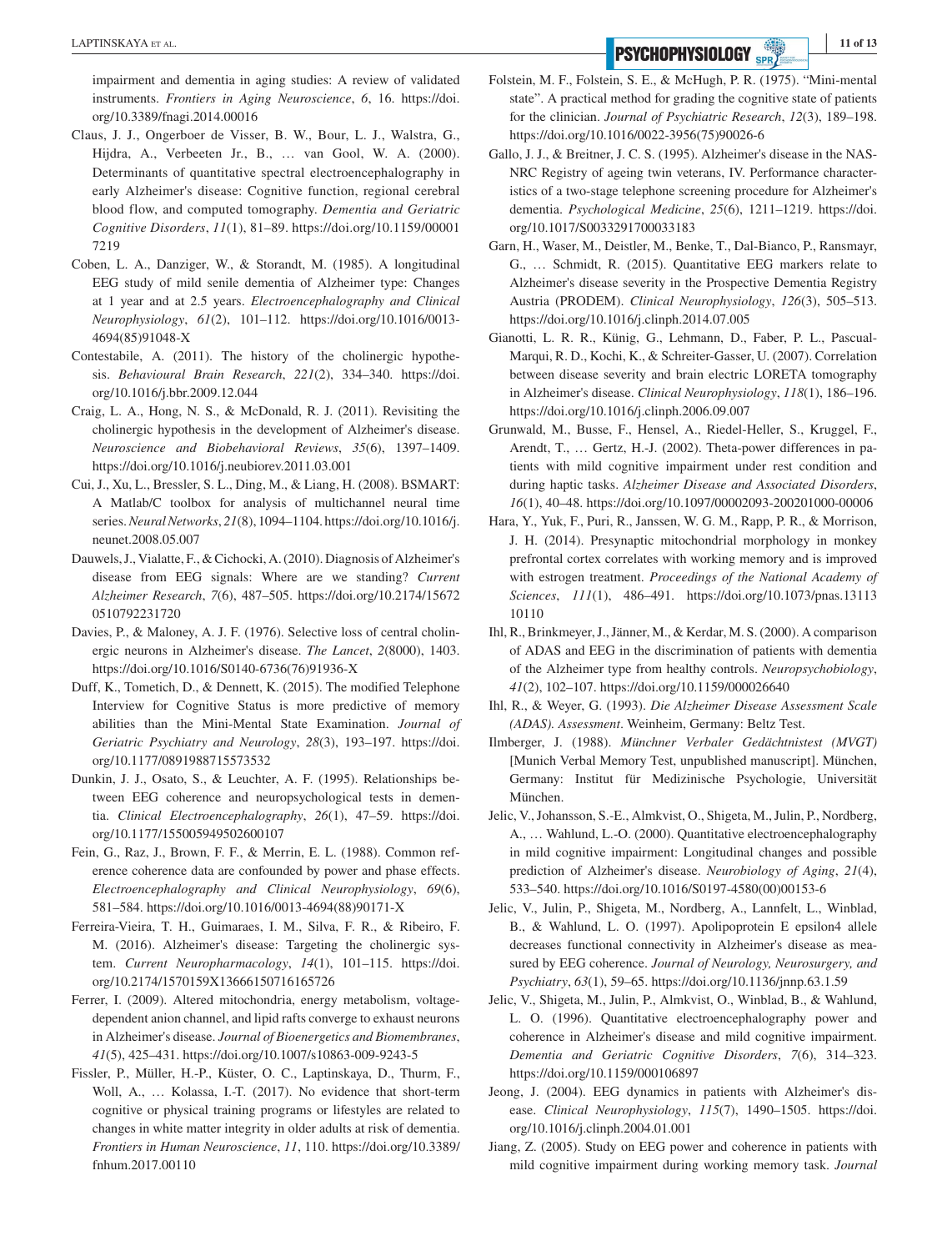# **PSYCHOPHYSIOLOGY** SOFTING THE CONTRACT OF THE CONTRACT OF THE CONTRACT OF THE CONTRACT OF THE CONTRACT OF THE CONTRACT OF THE CONTRACT OF THE CONTRACT OF THE CONTRACT OF THE CONTRACT OF THE CONTRACT OF THE CONTRACT OF THE

*of Zhejiang University. Science. B*, *6*(12), 1213–1219. [https://doi.](https://doi.org/10.1631/jzus.2005.B1213) [org/10.1631/jzus.2005.B1213](https://doi.org/10.1631/jzus.2005.B1213)

- Kikuchi, M., Wada, Y., Koshino, Y., Nanbu, Y., & Hashimoto, T. (2000). Effects of scopolamine on interhemispheric EEG coherence in healthy subjects: Analysis during rest and photic stimulation. *Clinical EEG and Neuroscience*, *31*(2), 109–115. [https://doi.](https://doi.org/10.1177/155005940003100210) [org/10.1177/155005940003100210](https://doi.org/10.1177/155005940003100210)
- Knott, V., Mohr, E., Mahoney, C., & Ilivitsky, V. (2000). Electroencephalographic coherence in Alzheimer's disease: Comparisons with a control group and population norms. *Journal of Geriatric Psychiatry and Neurology*, *13*(1), 1–8. [https://doi.](https://doi.org/10.1177/089198870001300101) [org/10.1177/089198870001300101](https://doi.org/10.1177/089198870001300101)
- Küster, O. C., Fissler, P., Laptinskaya, D., Thurm, F., Scharpf, A., Woll, A., … Kolassa, I.-T. (2016). Cognitive change is more positively associated with an active lifestyle than with training interventions in older adults at risk of dementia: A controlled interventional clinical trial. *BMC Psychiatry*, *16*(1), 315. [https://doi.org/10.1186/s1288](https://doi.org/10.1186/s12888-016-1018-z) [8-016-1018-z](https://doi.org/10.1186/s12888-016-1018-z)
- Küster, O. C., Laptinskaya, D., Fissler, P., Schnack, C., Zügel, M., Nold, V., … von Arnim, C. A. F. (2017). Novel blood-based biomarkers of cognition, stress, and physical or cognitive training in older adults at risk of dementia: Preliminary evidence for a role of BDNF, irisin, and the kynurenine pathway. *Journal of Alzheimer's Disease*, *59*(3), 1097–1111. <https://doi.org/10.3233/JAD-170447>
- Kwak, Y. T. (2006). Quantitative EEG findings in different stages of Alzheimer's disease. *Journal of Clinical Neurophysiology*, *23*(5), 456–461.<https://doi.org/10.1097/01.wnp.0000223453.47663.63>
- Laptinskaya, D., Thurm, F., Küster, O. C., Fissler, P., Schlee, W., Kolassa, S., … Kolassa, I.-T. (2018). Auditory memory decay as reflected by a new mismatch negativity score is associated with episodic memory in older adults at risk of dementia. *Frontiers in Aging Neuroscience*, *10*, 5. <https://doi.org/10.3389/fnagi.2018.00005>
- Leuchter, A. F., Newton, T. F., Cook, I. A., Walter, D. O., Rosenberg-Thompson, S., & Lachenbruch, P. A. (1992). Changes in brain functional connectivity in Alzheimer-type and multi-infarct dementia. *Brain*, *115*(Pt 5), 1543–1561. [https://doi.org/10.1093/brain](https://doi.org/10.1093/brain/115.5.1543) [/115.5.1543](https://doi.org/10.1093/brain/115.5.1543)
- Menard, S. (1995). *Applied logistic regression analysis. Sage university series on quantitative applications in the social sciences* (2nd ed.). Thousand Oaks, CA: SAGE Publications.
- Michels, L., Muthuraman, M., Anwar, A. R., Kollias, S., Leh, S. E., Riese, F., … Hock, C. (2017). Changes of functional and directed resting-state connectivity are associated with neuronal oscillations, ApoE genotype and amyloid deposition in mild cognitive impairment. *Frontiers in Aging Neuroscience*, *9*, 304. [https://doi.](https://doi.org/10.3389/fnagi.2017.00304) [org/10.3389/fnagi.2017.00304](https://doi.org/10.3389/fnagi.2017.00304)
- Moretti, D. V., Babiloni, C., Binetti, G., Cassetta, E., Dal Forno, G., Ferreric, F., … Rossini, P. M. (2004). Individual analysis of EEG frequency and band power in mild Alzheimer's disease. *Clinical Neurophysiology*, *115*(2), 299–308. [https://doi.org/10.1016/S1388](https://doi.org/10.1016/S1388-2457(03)00345-6) [-2457\(03\)00345-6](https://doi.org/10.1016/S1388-2457(03)00345-6)
- Morrison, J. H., & Hof, P. R. (2002). Selective vulnerability of corticocortical and hippocampal circuits in aging and Alzheimer's disease. *Progress in Brain Research*, *136*, 467–486. [https://doi.org/10.1016/](https://doi.org/10.1016/S0079-6123(02)36039-4) [S0079-6123\(02\)36039-4](https://doi.org/10.1016/S0079-6123(02)36039-4)
- Morrison, J. H., Scherr, S., Lewis, D., Campbell, M. J., & Bloom, F. E. (1986). The laminar and regional distribution of neocortical somatostatin and neuritic plaques: Implications for Alzheimer's disease as a global neocortical disconnection syndrome. In A. Scheibel,

A. Wechsler, & M. Brazier (Eds.), *The biological substrates of Alzheimer's disease* (pp. 115–131). New York, NY: Academic Press.

- Myers, R. H. (1990). *Classical and modern regression with applications* (2nd ed.). Boston, MA: Duxbury Press.
- Nunez, P. L., Srinivasan, R., Westdorp, A. F., Wijesinghe, R. S., Tucker, D. M., Silberstein, R. B., & Cadusch, P. J. (1997). EEG coherency I: Statistics, reference electrode, volume conduction, Laplacians, cortical imaging, and interpretation at multiple scales. *Electroencephalography and Clinical Neurophysiology*, *103*(5), 499–515. [https://doi.org/10.1016/S0013-4694\(97\)00066-7](https://doi.org/10.1016/S0013-4694(97)00066-7)
- Onishi, J., Suzuki, Y., Yoshiko, K., Hibino, S., & Iguchi, A. (2005). Predictive model for assessing cognitive impairment by quantitative electroencephalography. *Cognitive and Behavioral Neurology*, *18*(3), 179–184. <https://doi.org/10.1097/01.wnn.0000178227.54315.38>
- Oostenveld, R., Fries, P., Maris, E., & Schoffelen, J.-M. (2011). FieldTrip: Open source software for advanced analysis of MEG, EEG, and invasive electrophysiological data. *Computational Intelligence and Neuroscience*, *2011*, 156869. <https://doi.org/10.1155/2011/156869>
- Perez, S. E., Dar, S., Ikonomovic, M. D., DeKosky, S. T., & Mufson, E. J. (2007). Cholinergic forebrain degeneration in the APPswe/ PS1DeltaE9 transgenic mouse. *Neurobiology of Disease*, *28*(1), 3–15. <https://doi.org/10.1016/j.nbd.2007.06.015>
- Prichep, L. S., John, E. R., Ferris, S. H., Reisberg, B., Almas, M., Alper, K., & Cancro, R. (1994). Quantitative EEG correlates of cognitive deterioration in the elderly. *Neurobiology of Aging*, *15*(1), 85–90. [https://doi.org/10.1016/0197-4580\(94\)90147-3](https://doi.org/10.1016/0197-4580(94)90147-3)
- R Core Team. (2016). *R: A language and environment for statistical computing*. Vienna, Austria: R Foundation for Statistical Computing. Retrieved from <http://www.r-project.org>
- Rappelsberger, P. (1989). The reference problem and mapping of coherence: A simulation study. *Brain Topography*, *2*(1–2), 63–72. [https://](https://doi.org/10.1007/BF01128844) [doi.org/10.1007/BF01128844](https://doi.org/10.1007/BF01128844)
- Reddy, P. H. (2011). Abnormal tau, mitochondrial dysfunction, impaired axonal transport of mitochondria, and synaptic deprivation in Alzheimer's disease. *Brain Research*, *1415*, 136–148. [https://doi.](https://doi.org/10.1016/j.brainres.2011.07.052) [org/10.1016/j.brainres.2011.07.052](https://doi.org/10.1016/j.brainres.2011.07.052)
- Riekkinen, P., Buzsaki, G., Riekkinen, P., Soininen, H., & Partanen, J. (1991). The cholinergic system and EEG slow waves. *Electroencephalography and Clinical Neurophysiology*, *78*(2), 89– 96. [https://doi.org/10.1016/0013-4694\(91\)90107-F](https://doi.org/10.1016/0013-4694(91)90107-F)
- Rossini, P. M., Del Percio, C., Pasqualetti, P., Cassetta, E., Binetti, G., Dal Forno, G., … Babiloni, C. (2006). Conversion from mild cognitive impairment to Alzheimer's disease is predicted by sources and coherence of brain electroencephalography rhythms. *Neuroscience*, *143*(3), 793–803. [https://doi.org/10.1016/j.neuro](https://doi.org/10.1016/j.neuroscience.2006.08.049) [science.2006.08.049](https://doi.org/10.1016/j.neuroscience.2006.08.049)
- RStudio Team. (2015). *RStudio: Integrated development for R*. Boston, MA: R Studio, Inc. Retrieved from<https://www.rstudio.com/>
- Salthouse, T. A. (2009). When does age-related cognitive decline begin? *Neurobiology of Aging*, *30*(4), 507–514. [https://doi.org/10.1016/j.](https://doi.org/10.1016/j.neurobiolaging.2008.09.023) [neurobiolaging.2008.09.023](https://doi.org/10.1016/j.neurobiolaging.2008.09.023)
- Salthouse, T. A. (2012). Consequences of age-related cognitive declines. *Annual Review of Psychology*, *63*(1), 201–226. [https://doi.](https://doi.org/10.1146/annurev-psych-120710-100328) [org/10.1146/annurev-psych-120710-100328](https://doi.org/10.1146/annurev-psych-120710-100328)
- Schliebs, R., & Arendt, T. (2011). The cholinergic system in aging and neuronal degeneration. *Behavioural Brain Research*, *221*(2), 555– 563. <https://doi.org/10.1016/j.bbr.2010.11.058>
- Schlögl, A., Keinrath, C., Zimmermann, D., Scherer, R., Leeb, R., & Pfurtscheller, G. (2007). A fully automated correction method of